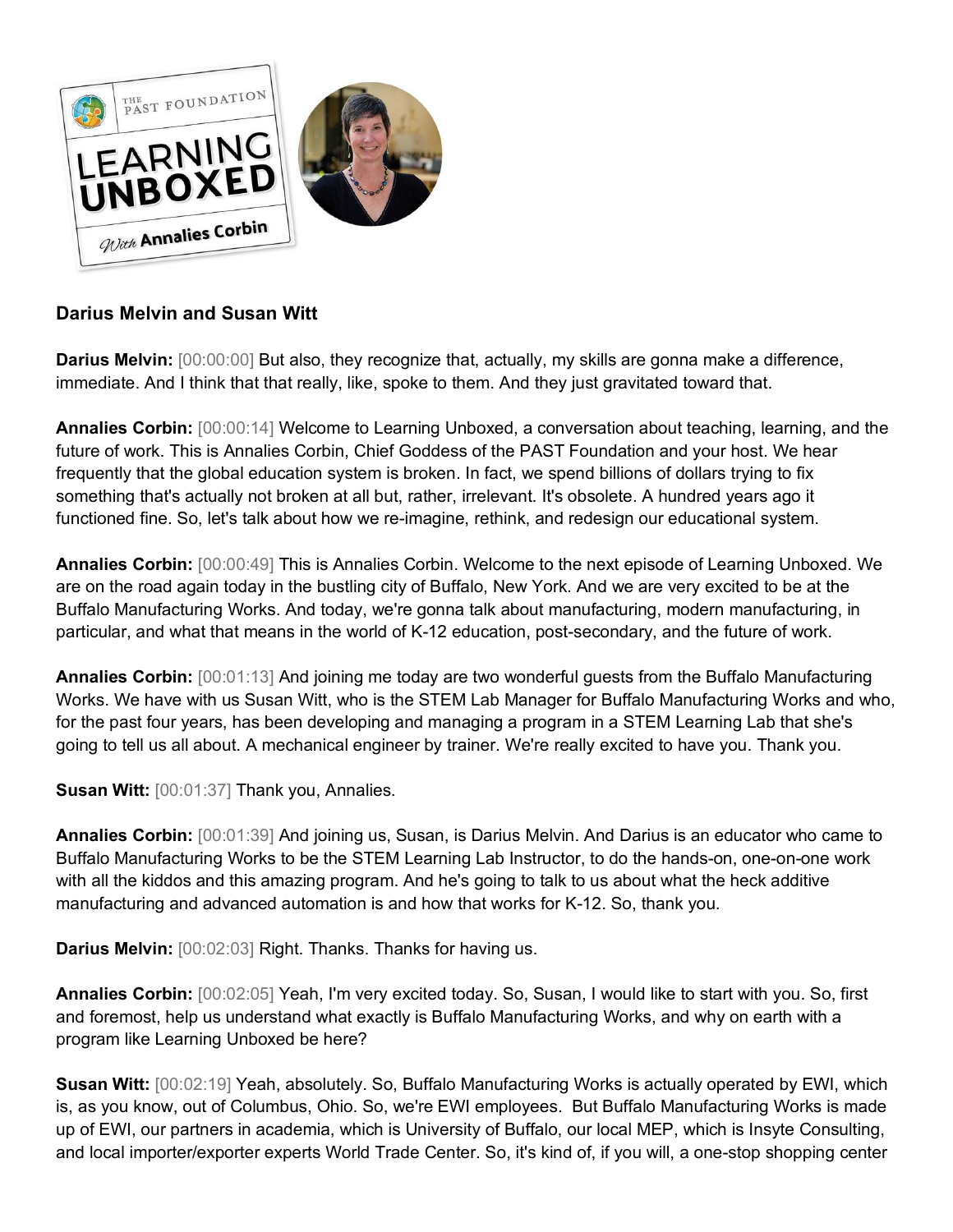for local SMMs, small, medium-sized manufacturers to come in, get help with manufacturing needs, researching developments, and then implementation into industry.

**Annalies Corbin:** [00:03:04] And it's all around manufacturing. We are actually sitting overlooking the High Bay-

## **Susan Witt:** [00:03:11] Yes.

**Annalies Corbin:** [00:03:11] ... which is my favorite part of this place. And I've been very fortunate to, sort of, get to come and go over the last 20 years. So, 18 months maybe. And just sort of see what's been going on with the program, but also a really huge move, a new building.

**Susan Witt:** [00:03:25] Yes.

**Annalies Corbin:** [00:03:26] So, Darius, you guys moved from your existing, where you started up, into this huge giant facility, which is also going to incorporate this educational, sort of, expertise. But there are other partners here. Tell us a little bit about the place where we are, Darius.

**Darius Melvin:**  $[00:03:41]$  So, we are at the Northland Corridor, which is basically a revitalization project on the east side of Buffalo. This building used to be Niagara Manufacturing for many, many years. But more recently in the recent decades, it sat abandoned. Almost like target practice sometimes over here.

**Annalies Corbin:** [00:04:03] Yeah.

**Darius Melvin:** [00:04:04] And a bunch of, you know, abandoned—and a bunch of abandoned factories that are just around this area. However, this site was identified as the perfect place to bring together a number of things that were needed to help grow manufacturing locally. So, the first tenant that was here is Workforce Training Center, where they train students locally to kind of move up in manufacturing. So, things I mechatronics, also welding. And they partner with local academic institutions here in Western New York to kind of bring those classes to those students.

**Darius Melvin:** [00:04:42] And then, also we moved here just in July. So, we've been here now for a few months, but it's been a two-year process of just construction and all kinds of different, like, manufacturing, just issues, and different things that were coming to the forefront that needed to be addressed. But Buffalo Manufacturing Works moved here in July. And so, we have we tripled our space and went from about 20,000 square-foot facility to about 60,000 square-foot facility. And as you mentioned, you know, very beautiful, huge space for us to be able to help grow the company, but also to have a number of different outreach opportunities happen here. And of course, we're excited to talk about the learning lab. But nonetheless, we're here.

**Darius Melvin:** [00:05:29] Another construction company also moved here next door. We also have Insyte Consulting here. So, there's a number of companies and different initiatives that are here within this corridor that, like I said, used to be an old manufacturing facility. It's now just being revitalized. It really helped change the face of the community here on the east side of Buffalo.

**Annalies Corbin:** [00:05:48] And we're really excited about that. It's one of the things that we're seeing happening all over the world that we know that it's positive impact on communities where business industry, and K-12, postsecondary, adult learning can kind of all come together inside of a community atmosphere and just really change the future of how we think about prepping workforce. So, it's really, really exciting to see that.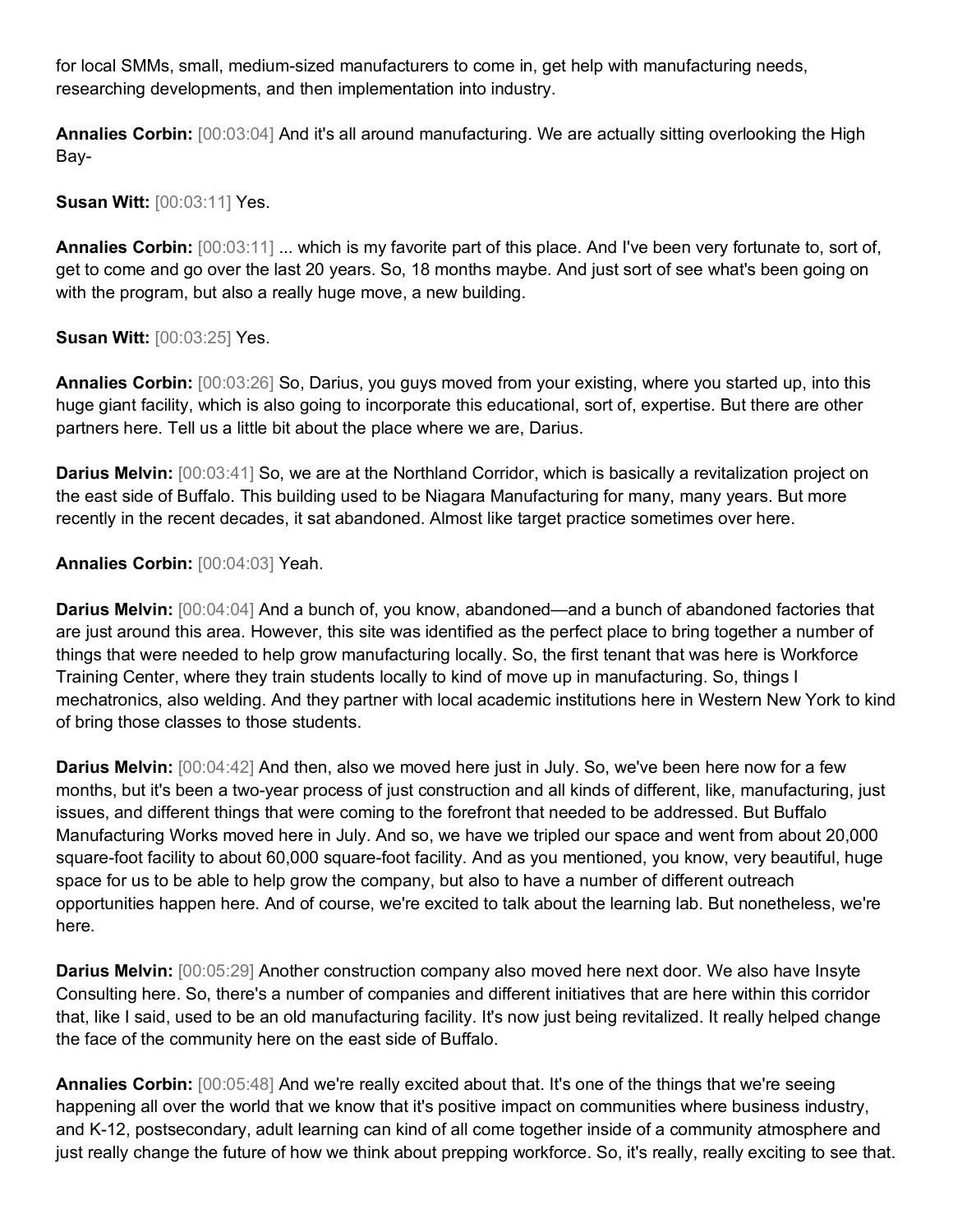**Annalies Corbin:** [00:06:10] So, Susan, I want to talk a little bit about the origins of this program. So, you guys are now for almost five years in on this program around additive manufacturing and advanced automation. And so, talk to us a little bit about how you got started in this space, because it's not necessarily the typical career path for a mechanical engineer to suddenly find themselves building programming that's going to make a difference or change the lives of some pretty young folks. So, help us understand where this came from.

**Susan Witt:** [00:06:43] Yeah. So, yes, I have my mechanical engineering degree. And out of college, I did work as a design engineer for many years. And then, I took some time off, and I did consultancy work as I stayed home to raise my kids. So, I think as some of your listeners right now, it's sometimes hard to work full time, especially in a male-dominated role and have young kids at home. So, I stayed home and did consulting work in the mechanical engineering field. And then, when my kids got a little bit older, I decided to go back into the workforce. And I did a little bit of a pivot, and I got more into the workforce environment.

**Susan Witt:** [00:07:25] And this great opportunity came up with a great initiative called "Dream It. Do It." And it's local—it's a national initiative through NAM, National Association of Manufacturers. And it was—it engages and educates K-12 in manufacturing and engineering opportunities in the local community. So, I did that for a couple of years and it was great. I went out, I did presentations, I took students on tours, I talked out about engineering, and I was very passionate about it.

**Susan Witt:** [00:07:56] And through there, I met—I made some great connections and I met my co-worker, Nadine. And she came here to Buffalo Manufacturing Works. So, she brought me over here because one of the founder council members, Praxair, wanted to do something in education here at Buffalo Manufacturing Works. So, they brought me in to kind of figure out what that would look like because no one here had any expertise. And so, I—they brought me in to kind of talk about, "Well, what should we do?" And we kind of just sat down and started brainstorming. And I came in as a consultant role at that time.

**Susan Witt:** [00:08:28] And that was really the birth of the additive learning lab. Praxair hadn't really believed in additive manufacturing. And, obviously, we believe an additive manufacturing. So, the birth of the additive manufacturing learning lab came about. And then, she was like, "Why don't you just stay on it for now?" And that-

**Annalies Corbin:** [00:08:52] Probably, it's always worked out.

**Susan Witt:** [00:08:54] Yeah.

**Annalies Corbin:** [00:08:54] Yeah, yeah. Absolutely.

**Susan Witt:** [00:08:54] And that was five years ago. We had no idea where we would be in five years. It's been an amazing, amazing journey.

**Annalies Corbin:** [00:09:00] And it's pretty cool.

**Susan Witt:** [00:09:01] It is, yeah. Yeah. You know, being an engineer was very fulfilling. And I had some—I had worked on some great projects, but doing what we do every day and seeing the difference we make in these kids' lives-.

**Annalies Corbin:** [00:09:12] It's awesome.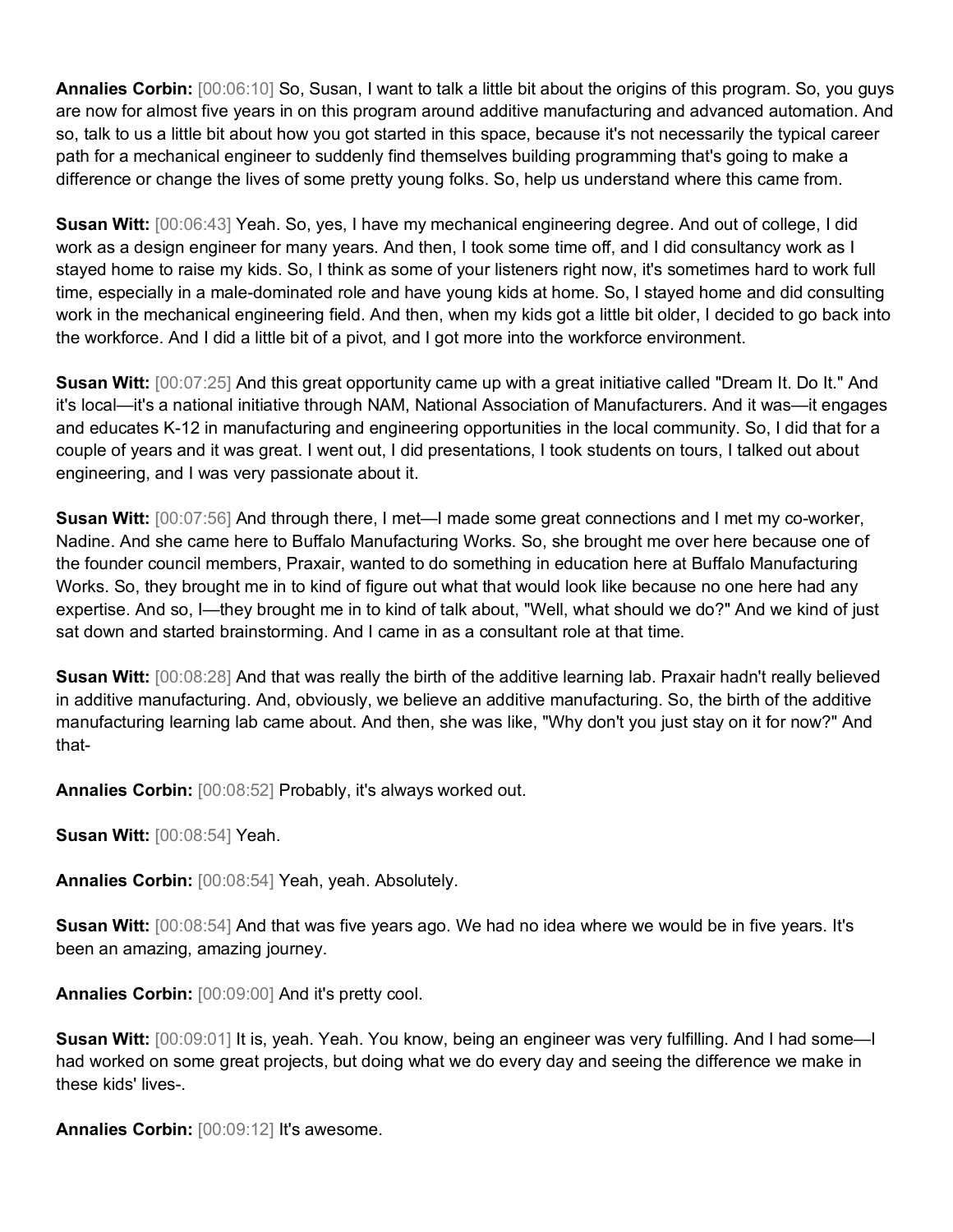**Susan Witt:** [00:09:14] Yeah. You know, when we see these students. And our first cohort, now, are just start graduating college.

**Annalies Corbin:** [00:09:23] Wow!

**Susan Witt:** [00:09:23] Yeah.

**Annalies Corbin:** [00:09:23] It's exciting.

**Susan Witt:** [00:09:24] Yeah, it's exciting to see.

**Annalies Corbin:** [00:09:24] Yeah, it is.

**Susan Witt:** [00:09:24] And to have them come back to us and say that—you know, that what they learned here at Buffalo Manufacturing Works and the programs that we have here helps them through college.

**Annalies Corbin:** [00:09:36] Very rewarding.

**Susan Witt:** [00:09:36] It's a whole different kind of reward-

**Annalies Corbin:** [00:09:37] Yeah, it is.

**Susan Witt:** [00:09:39] ... than what I did in engineering.

**Annalies Corbin:** [00:09:39] Yeah, it is. Absolutely. So, Darius, help our listeners who don't know anything about additive manufacturing or advanced automation, what the heck is that?

Darius Melvin: [00:09:49] Right.

**Annalies Corbin:** [00:09:49] Before we get into nuts and bolts on the program. So, as a teacher, you came into this.

**Darius Melvin:** [00:09:54] Right.

**Annalies Corbin:** [00:09:55] And all of this wonderful STEM focus. So, I want you to explain to us, what is additive manufacturing and advance automation?

**Darius Melvin:** [00:10:02] Sure. You know what? Like when I first came and worked here, I had no idea what it was either. Even as I applied, and you know, in the interview and adding me, I still have to figure that out myself.

**Annalies Corbin:** [00:10:17] I think that makes you perfect for the job.

**Susan Witt:** [00:10:19] You may fit pretty well.

**Darius Melvin:** [00:10:21] Yes. So, additive manufacturing, an easy way to remember is the first three letters, add, right? It means you're adding layer by layer and building up a product. So, additive manufacturing can also just be known as 3D printing.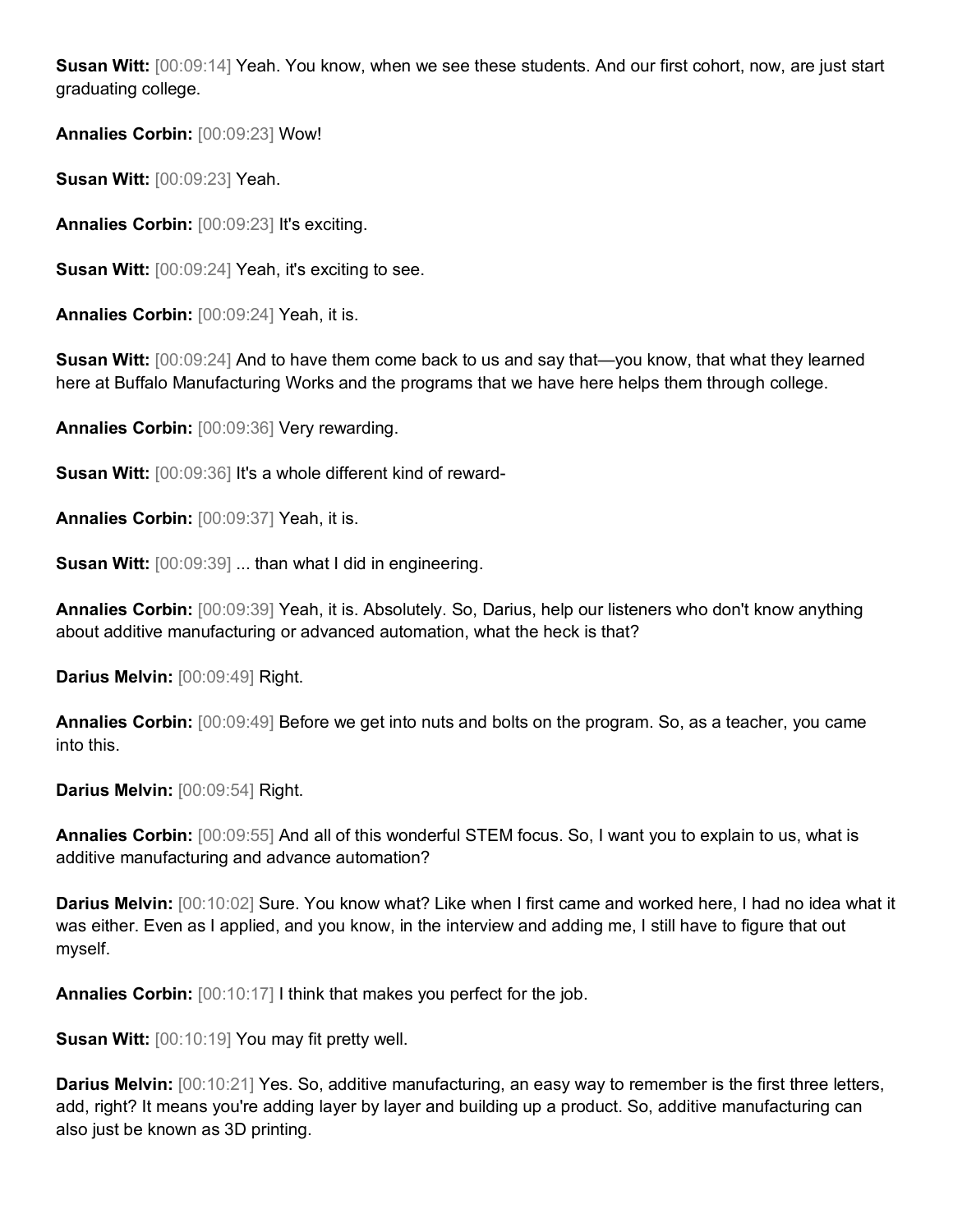**Annalies Corbin:** [00:10:36] Right.

**Darius Melvin:** [00:10:37] Right?

**Annalies Corbin:** [00:10:37] Right.

**Darius Melvin:** [00:10:37] So—and that can take on a number of different styles, and a number of materials, a number of different machines, and different things like that. But additive manufacturing, at the end of the day, is 3D printing, right? Advanced automation is, right, auto, meaning that it's done for you automatically, right? So, advanced automation, another word for that is robotics.

**Annalies Corbin:** [00:10:59] Right.

**Darius Melvin:** [00:11:00] So, those are the two things we focus on. That's the way I usually like to break it down to students, right?

**Annalies Corbin:** [00:11:06] 3D printing and robots.

**Darius Melvin:** [00:11:07] And robotics, right. And then—and that-

**Annalies Corbin:** [00:11:09] I get that.

**Darius Melvin:** [00:11:09] Right. That, usually, at least, reaches everybody's kind of basic knowledge of, "Okay, I've seen a 3D printer, or I've, at least, heard of this before."

**Annalies Corbin:** [00:11:18] Right, right.

**Darius Melvin:** [00:11:18] I've seen a robot before, right, being able to do things on its own after you program it. That's all additive manufacturing and advanced automation is. But, yeah, we're excited to be able to teach that and break that down. And that's one of the things I really enjoy about the learning lab is that most of our kids who come into it have no background in additive manufacturing, have no background in advanced automation. And that's the way we like it because, then, they all start the same level, and it kind of builds on whatever academic knowledge they have, their background knowledge, and then brings them to a level where through hands-on learning, they can then understand how this works, understand—and then, also see in front of them the impact of this kind of technology on the way we make things and the way we do things in manufacturing

**Annalies Corbin:** [00:12:07] Yeah. Kids get excited when they can figure out what the heck it has to do with them, right?

**Darius Melvin:** [00:12:10] Right.

**Annalies Corbin:** [00:12:10] And so, that's part of the—it's both the mystery and the joy in all of this, right?

**Darius Melvin:** [00:12:15] Right.

**Annalies Corbin:** [00:12:16] And definitely, you know, additive manufacturing and the robotics components, kids are—they're interested, but they don't understand how complex it is, which is some of the beauty of the program.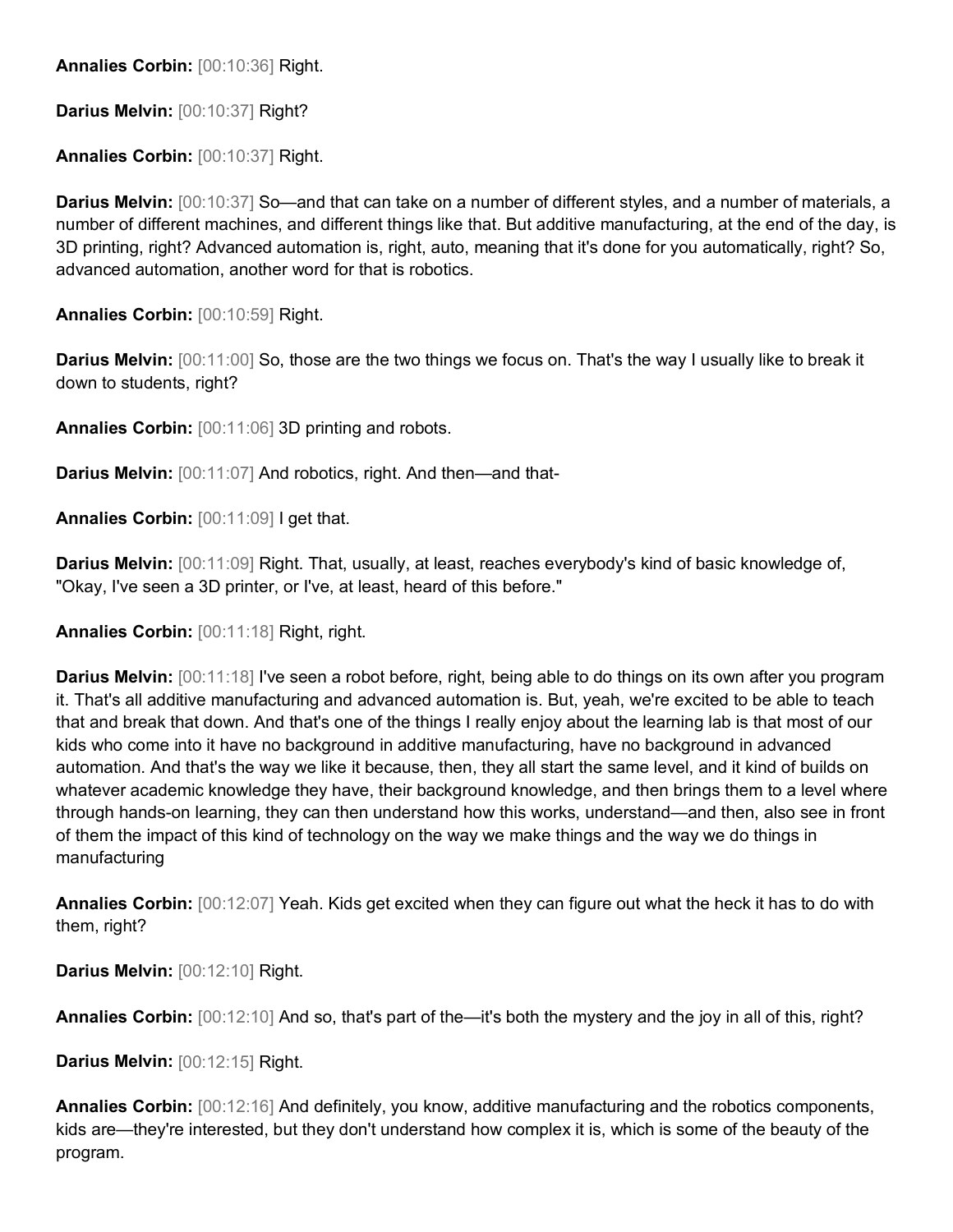**Darius Melvin:** [00:12:27] Exactly.

**Annalies Corbin:** [00:12:27] So, Susan, the program in its current form. So, talk us just a little bit through it. So, you launched the program. You got your first grant in. But it's in three components. And we'll dig into each of the three components, but give us sort of the overview of what does the program look like today.

**Susan Witt:** [00:12:44] Okay, yeah. So, today, we actually have three classes. We have a 10th, 11th, and 12th grade, 10th grade, we bring students in for exploratory, what we call exploratory classes. Each student comes in—that comes in, they have their own workstation. And their workstation has a laptop with state-of-the-art industry 3D modeling software and a tabletop FGM printer. So, we bring them in, and they just really focus on learning 3D modeling software and learning the FGM printer. And they just really get used to 3D printing.

**Susan Witt:** [00:13:20] In 11th grade, they come in, and it's a more rigorous class. I mean, they learn about all seven AM technologies.

**Annalies Corbin:** [00:13:27] So, AM technology, you've got to help with that.

**Darius Melvin:** [00:13:28] right.

**Annalies Corbin:** [00:13:28] Congrats on your acronym.

**Darius Melvin:** [00:13:27] Exactly.

**Susan Witt:** [00:13:31] I know. Sorry. All seven additive manufacturing technologies. So, in the world of additive, it's split into seven technology, core technologies, which is material extrusion, binder jetting, material jetting, directed energy deposition, powder bed fusion, sheet lamination, and Vat polymerisation.

**Annalies Corbin:** [00:13:57] And the kids learn all of that.

**Susan Witt:** [00:13:59] Yes.

**Darius Melvin:** [00:13:59] Yes.

**Annalies Corbin:** [00:13:59] Because those are a lot of really giant big words-

**Darius Melvin:** [00:14:01] Yeah.

**Susan Witt:** [00:14:01] Right.

**Annalies Corbin:** [00:14:01] .. that you would think most kids-

**Darius Melvin:** [00:14:03] Right.

**Annalies Corbin:** [00:14:03] ... would be to be terrified at.

**Susan Witt:** [00:14:04] Exactly. So, we break it down with them. We are fortunate enough that we have three out of the seven technologies in the lab that the students are able to receive hands-on time with. They actually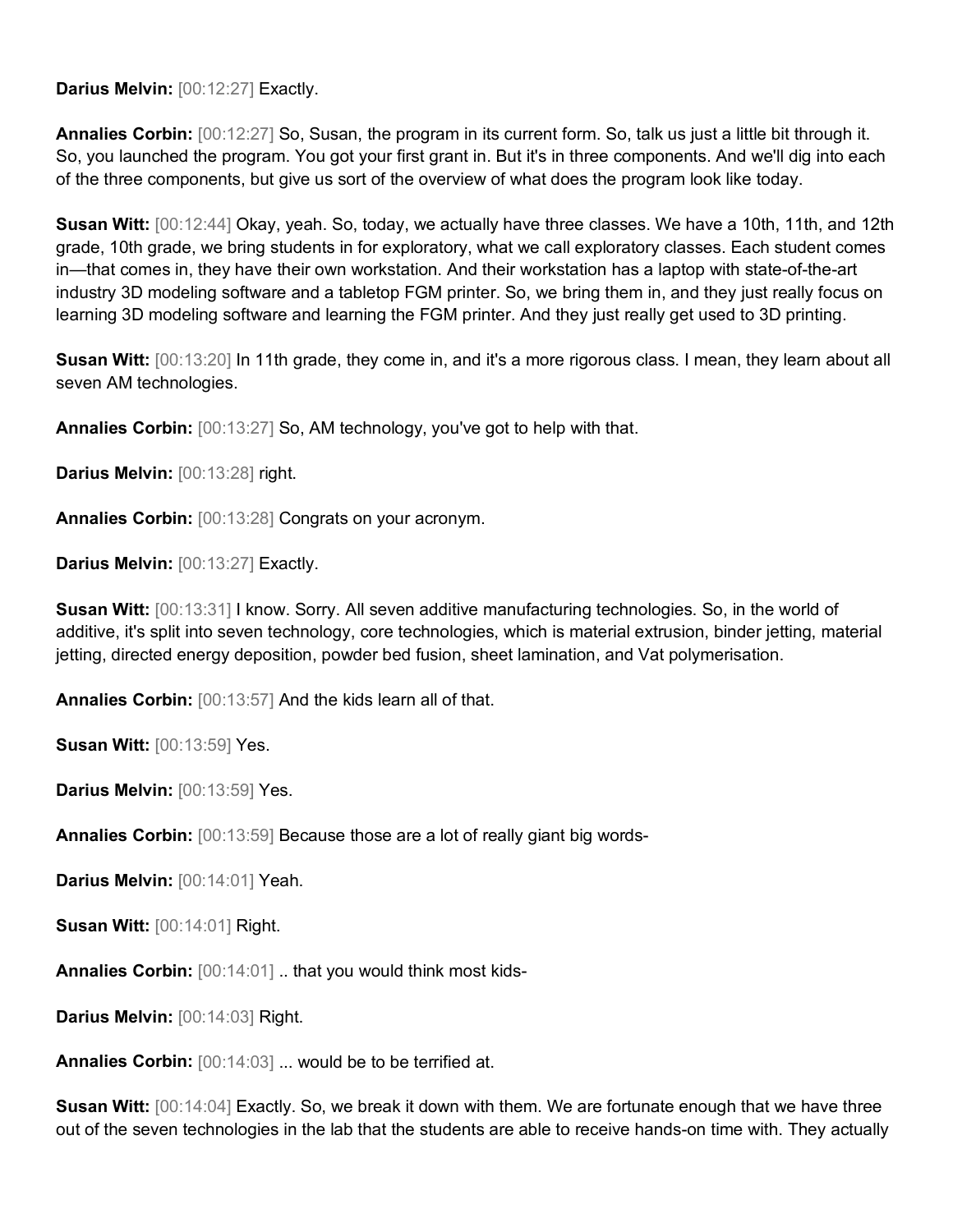get to play with the printers, see how they work, see how the technology works, see how the prints come off the printers. There is a huge misconception, thanks to TV and movies-

**Annalies Corbin:** [00:14:29] Right, yeah.

**Susan Witt:** [00:14:29] ... that something prints, and you just take it off, and it's ready to be used, right? And that is not the case.

**Darius Melvin:** [00:14:37] Right.

**Susan Witt:** [00:14:37] There is a-

**Annalies Corbin:** [00:14:38] Special finishing work they have [crosstalk].

**Darius Melvin:** [00:14:39] Yeah, exactly.

**Susan Witt:** [00:14:39] There are a lot of polish process.

**Annalies Corbin:** [00:14:41] They don't show that on TV though, right?

**Susan Witt:** [00:14:43] Right, yeah. There is a lot of post-process that goes into these parts. And there's a lot of that goes in beforehand, even material selection, how you put it on the bag, how you set up the printer. So, we go through all of that in the 11th grade class, right? And, again, we're very fortunate that we have three of those technologies in the room that the students can play with. And then, again, very fortunate that we have another three out on our High Bay tour that the students are exposed to and can see running. And our engineers can talk to them and show the kids how they work.

**Susan Witt:** [00:15:21] And then, at the end of the 11th grade class, the students actually sit for the SME Additive Manufacturing Fundamentals Exam. So, that's a Society of Manufacturing Engineers Additive Manufacturing Fundamentals Exam. And it's an industry standard certificate. And currently, I'm really proud to say that we have a 94% pass rate with our students.

**Annalies Corbin:** [00:15:43] Which is amazing, yeah.

**Susan Witt:** [00:15:45] Yeah, we're really—we work really hard with our students on that. We've developed a great curriculum, and we've worked with it. And I was really happy to bring Darius in, and he's really helped us refine that curriculum. And the students who come in and work on that do really well on that certificate, on that exam.

**Susan Witt:** [00:16:06] And then, senior year, when they come back to us, they have a program that's called Industry-Sponsored Projects. So, our students actually work with engineers on real-world projects. So, there are projects that engineers need to have done but just don't have the bandwidth to do or time to do. So, the engineers haven given them the problems. They give and the parameters to work around. And our students design, 3D-model design, and print solutions. And then, they work with the engineers to tweak our solutions. And then, they bounce back to our final projects. And then, those projects are actually implemented on course.

**Annalies Corbin:** [00:16:43] It's amazing, yeah.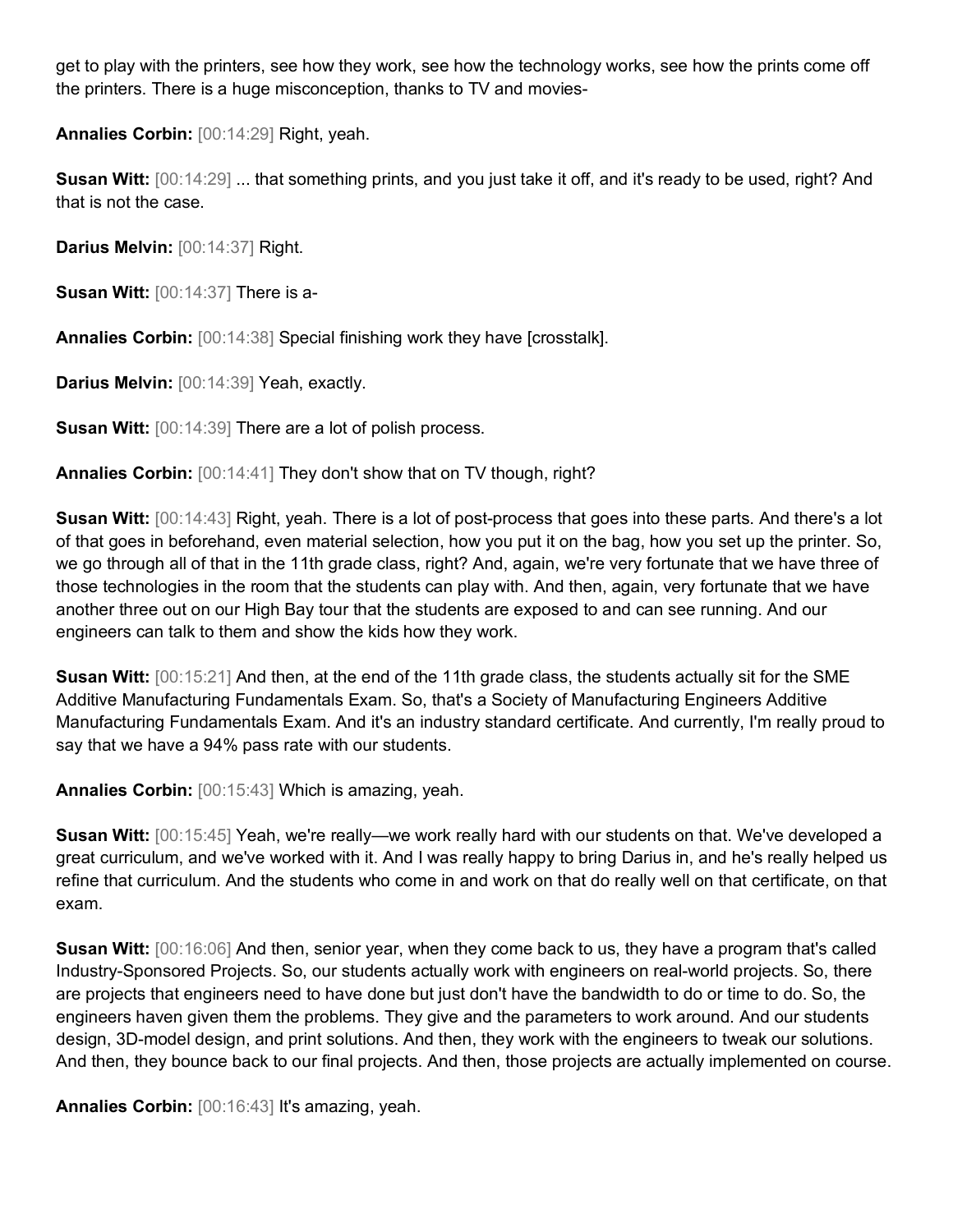**Susan Witt:** [00:16:43] But it's not just the design. We work with the students to do engineering reports and presentations. So, those students are not only working on their engineering skills, but they're working on their communication skills, and their presentation skills, and their team building skills. And so, when they leave the program, they're leaving with a lot of real-world experience, and they're leaving being a more well-rounded student. So, those are the three forces that we've been able to develop over the five years that we've been here.

**Annalies Corbin:** [00:17:13] And that's pretty awesome. And so far, about 60 kids in various stages of the program at this point.

**Susan Witt:** [00:17:21] Right, yeah, yeah. So, we have 25 workstations.

**Darius Melvin:** [00:17:24] Yeah.

**Susan Witt:** [00:17:25] Yeah.

**Darius Melvin:** [00:17:26] That's right.

**Susan Witt:** [00:17:26] So—and we recruit about 20 students for each class. So, 20 11th grader, 20 12th graders. And we have, on average, about an 86% retention rate every year. And then, I would say we have about a 73% year over year.

**Annalies Corbin:** [00:17:45] Right.

**Susan Witt:** [00:17:45] So, we start in 10th grade. They come back for 11th grade.

**Annalies Corbin:** [00:17:47] Right.

**Susan Witt:** [00:17:48] You know, Darius will teach a little bit and show the kids a little bit of how things work and what they need for the exam. And then, it's all hands-on.

**Annalies Corbin:** [00:17:56] Yeah.

**Susan Witt:** [00:17:56] They do a lot of projects-based—I don't know their teacher terms. I'm sorry.

**Darius Melvin:** [00:18:01] No, it's okay.

**Annalies Corbin:** [00:18:01] No, no, it's all good.

**Darius Melvin:** [00:18:01] Yeah.

**Susan Witt:** [00:18:03] But yeah. So—and then—so—and that's how they learn.

**Darius Melvin:**  $[00:18:07]$  Yeah. So, the pedagogical approaches we usually take in the class.

**Annalies Corbin:** [00:18:10] Yeah.

**Darius Melvin:** [00:18:11] Obviously, you walk in, and there's 25 workstations. Immediately, kids want to get to working on those. So, we usually like to—that's one of the ways we engage is to have-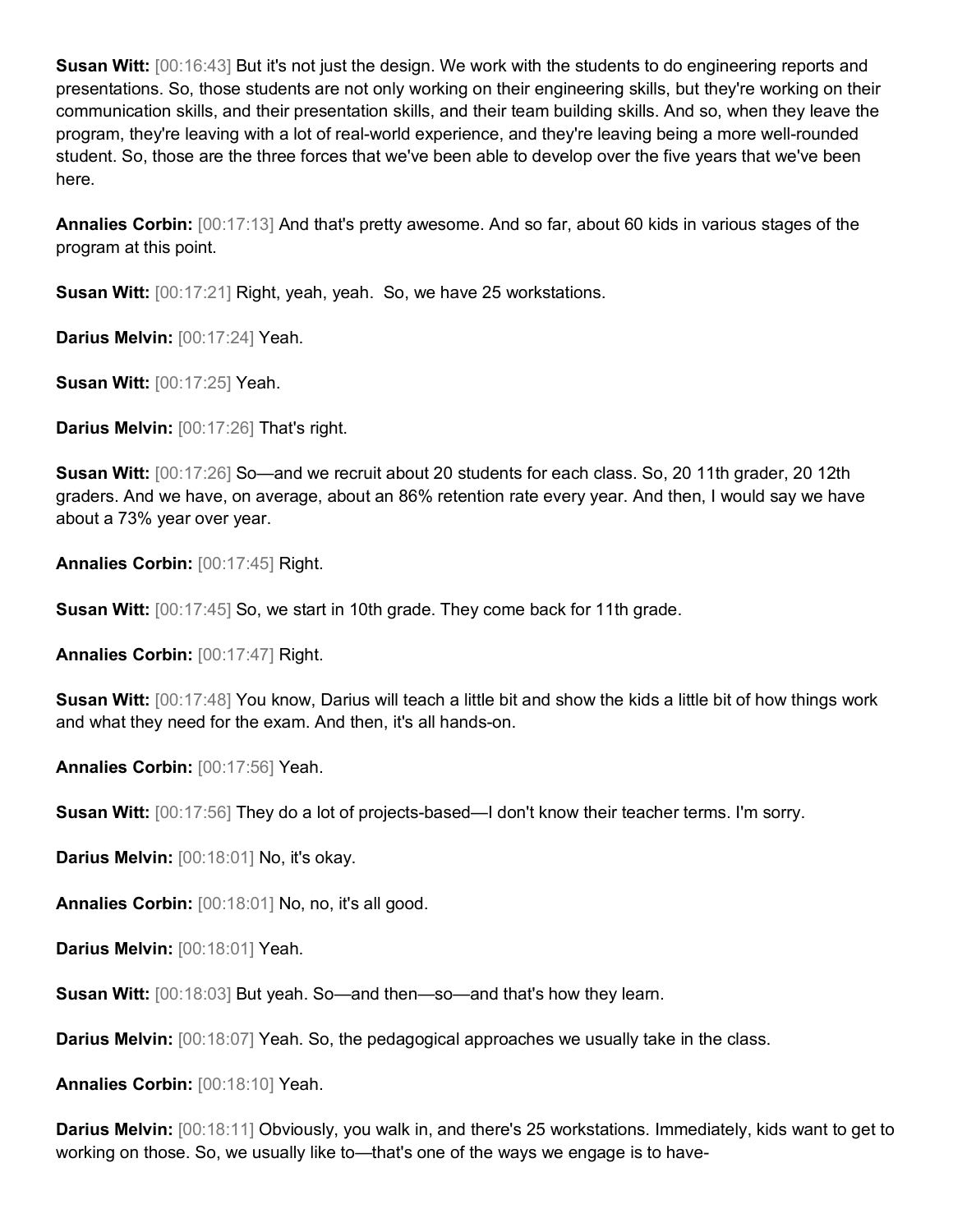## **Annalies Corbin:** [00:18:22] Yeah.

**Darius Melvin:** [00:18:23] ... experiential learning, hands-on learning. And then, because all the students are working at different levels, right, that kind of satisfies a differentiating instruction model too. And then, we also like to use a lot of cooperative learning as well, where students are working together, the different teams, but also working on various different things because when they get out to the real world, right, one of the things we like—roles we like to give students, one is a design engineer, one is a project manager, one is a support specialist. Each of those different roles have different responsibilities tied to it. But it's realistic to the way the world works, right? Especially the manufacturing world, each of them have a different job, and then each of them being able to deliver on those jobs, right?

**Darius Melvin:** [00:19:06] And so, that's that's really helpful for our students just to be engaged and just define their work as actually meaningful. So, bringing those medium for opportunities to the lab is just obviously, you know, something that we use to engage students each time they come in.

**Annalies Corbin:** [00:19:22] Yeah.

**Darius Melvin:** [00:19:22] But it's something that we're like that photo improvization, kids' eyes might glaze over. But when they see it in action, right, and they are able to work in teams, utilize all those different instructional strategies when they're doing it, that ultimately helps students really stay engaged with what we're doing.

**Annalies Corbin:** [00:19:38] Yeah. And the kids want to be involved. It's just by nature, they always do.

**Darius Melvin:** [00:19:42] Yeah.

**Annalies Corbin:** [00:19:42] So, it's pretty, pretty exciting. So, tell me a little bit about that because I want to dig a little bit into sort of the nuts and bolts of each of the three, sort of, opportunities that kids have as they progress to the grade level. So, let's talk a little bit about the 10th grade exploratory course. And so, share with us a little bit, Susan, about the two projects the students actually get to work on. And you varied it a little bit. And so, I don't know if this is a Susan question or a Darius question.

**Darius Melvin:** [00:20:10] Yeah.

**Susan Witt:** [00:20:10] Yeah.

**Annalies Corbin:** [00:20:10] So, either one of you guys jump in on that, but I find it intriguing the way you've crafted the actual project piece for that first year-

**Susan Witt:** [00:20:19] Yeah.

**Annalies Corbin:** [00:20:19] .. because that's a critical because that's your hook.

**Susan Witt:** [00:20:22] Yeah.

**Darius Melvin:** [00:20:22] Right.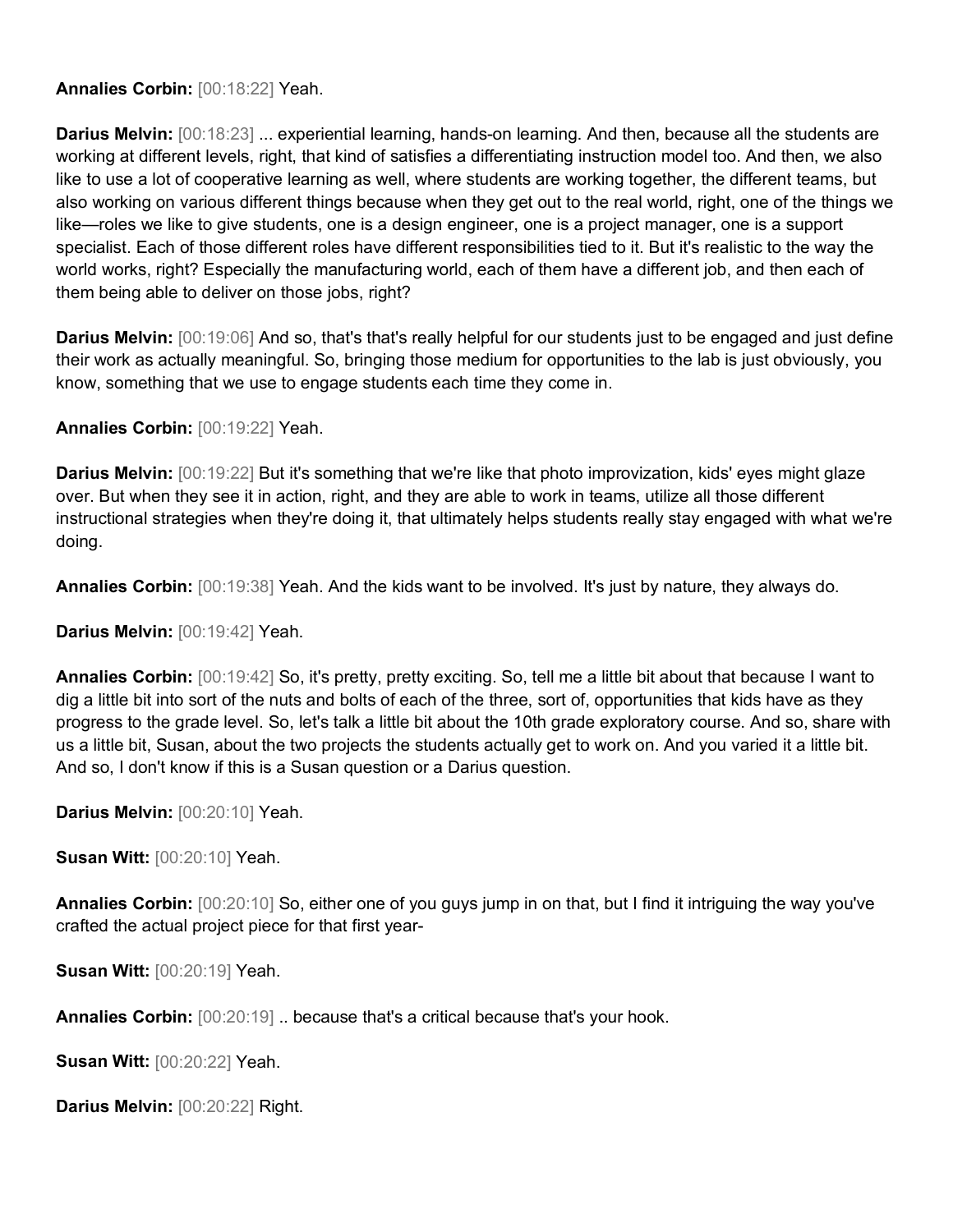**Susan Witt:** [00:20:22] So, I—Darius actually did the Give a Print, right? So, that was one of his first projects, And I think I'm going to let him speak to that because I think that's a phenomenal project that he came up with. So, I'll let you speak to that. And then, I'll speak to the other one.

**Darius Melvin:** [00:20:36] Yeah. So, last year, it was my first year in the learning lab. One of the things I like to do whenever I teach—this is my fifth year teaching overall.

**Annalies Corbin:** [00:20:45] Okay.

**Darius Melvin:** [00:20:45] And so, whatever I like to teach, I like to have some sort of connection to the kids' world. And one of the ways we do that is, how do we find a meaningful opportunity for them to utilize these skills? And one of the things I like to do is, "Okay, what issue do you guys see around your community that you feel like could be addressed?" And maybe they first think that it's not—something that they can't do, right?

**Annalies Corbin:** [00:21:12] Right, right.

**Darius Melvin:** [00:21:12] I can't help this other student who's for game—you know, toys or gifts for the Christmas season because I don't have the money to help them, right? But you do have a printer-

**Annalies Corbin:** [00:21:27] Right.

**Darius Melvin:**  $[00:21:27]$  ... and you do have design skills, right?

**Annalies Corbin:** [00:21:30] Right.

**Darius Melvin:** [00:21:30] So, one of the things that we came up with last year, actually, on Giving Tuesday last year, we introduced this project called Give a Print, which we titled it, where, basically, students come up with designs and prints that they, then, give to a local charity. So, last year, our local charity was the Children's Hospital here. And so, one of the things they did was, you know, did research. Okay, what What can we make for a student, for kids at Children's Hospital? What can't we make? Okay, this is something that I like to do so—that I'm familiar with. So, I really—I'm passionate about making a Connect Four game. So, I want to make a Connect Four game, right? And then, they basically came up with that on their own, and they designed everything on their own. So, one of the rules I always have as you cannot just go to open source sites and just download it.

**Annalies Corbin:** [00:22:19] Download it. You have to do it yourself.

**Darius Melvin:** [00:22:23] You have to design it yourself, right?

**Annalies Corbin:** [00:22:24] Yeah, yeah, exactly. Perfect, perfect, yeah.

**Darius Melvin:** [00:22:24] So, yes. So, they utilized their skills to create these different toys that we were able to give, I think it was about 20 different sets of gifts to Children's Hospital last year.

**Annalies Corbin:** [00:22:37] That's phenomenal. I mean, that is truly, truly-

**Susan Witt:** [00:22:39] Yeah.

**Annalies Corbin:** [00:22:39] ... inspirational and phenomenal, right?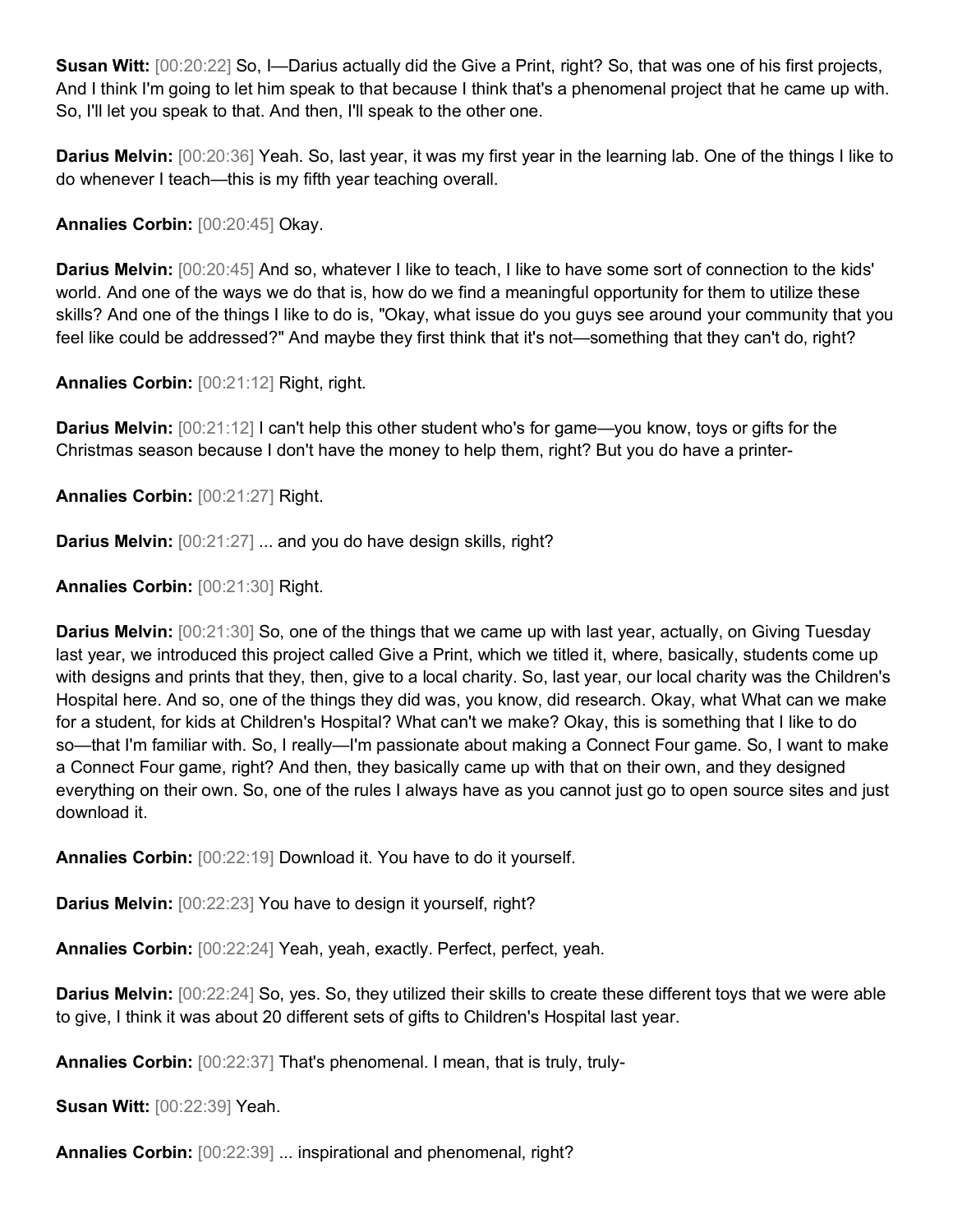**Susan Witt:** [00:22:39] It was amazing, yeah.

**Darius Melvin:** [00:22:39] Yeah.

**Annalies Corbin:** [00:22:39] And that is so cool. Good on you.

**Darius Melvin:** [00:22:42] And I was amazed that just how passionate they were by it.

**Annalies Corbin:** [00:22:47] Yeah.

**Darius Melvin:** [00:22:47] Whenever you're a teacher, sometimes, you've got to give kids budges.

**Annalies Corbin:** [00:22:51] Yeah.

**Darius Melvin:** [00:22:52] With this one, they just came in and ran with it.

**Annalies Corbin:** [00:22:54] That's awesome.

**Darius Melvin:** [00:22:55] And I think that the compassion was developed there.

**Annalies Corbin:** [00:22:58] Empathy.

**Darius Melvin:** [00:22:59] The empathy was there for them.

**Annalies Corbin:** [00:23:02] Yeah.

**Darius Melvin:** [00:23:02] But also, they recognized that, actually, my skills are going to make a difference-

**Annalies Corbin:** [00:23:08] Yeah.

**Darius Melvin:** [00:23:08] ... immediately. And I think that that really, like, spoke to them. And they just gravitated toward that. So, that was the first initiative. And the first initiative we're doing this year with the 10th grade class as well.

**Annalies Corbin:** [00:23:20] That's awesome. I'm glad you guys are continuing it. That's great.

**Darius Melvin:** [00:23:23] Yeah, yeah, true.

**Susan Witt:** [00:23:23] Yeah, yeah, yeah.

**Annalies Corbin:** [00:23:24] Yeah.

**Susan Witt:** [00:23:24] Yeah, it was an amaze—and to see them donate-

**Darius Melvin:** [00:23:27] Yeah.

**Susan Witt:** [00:23:28] ... them, you know, [crosstalk] a class out of it, and they walked down because we were still at our old facility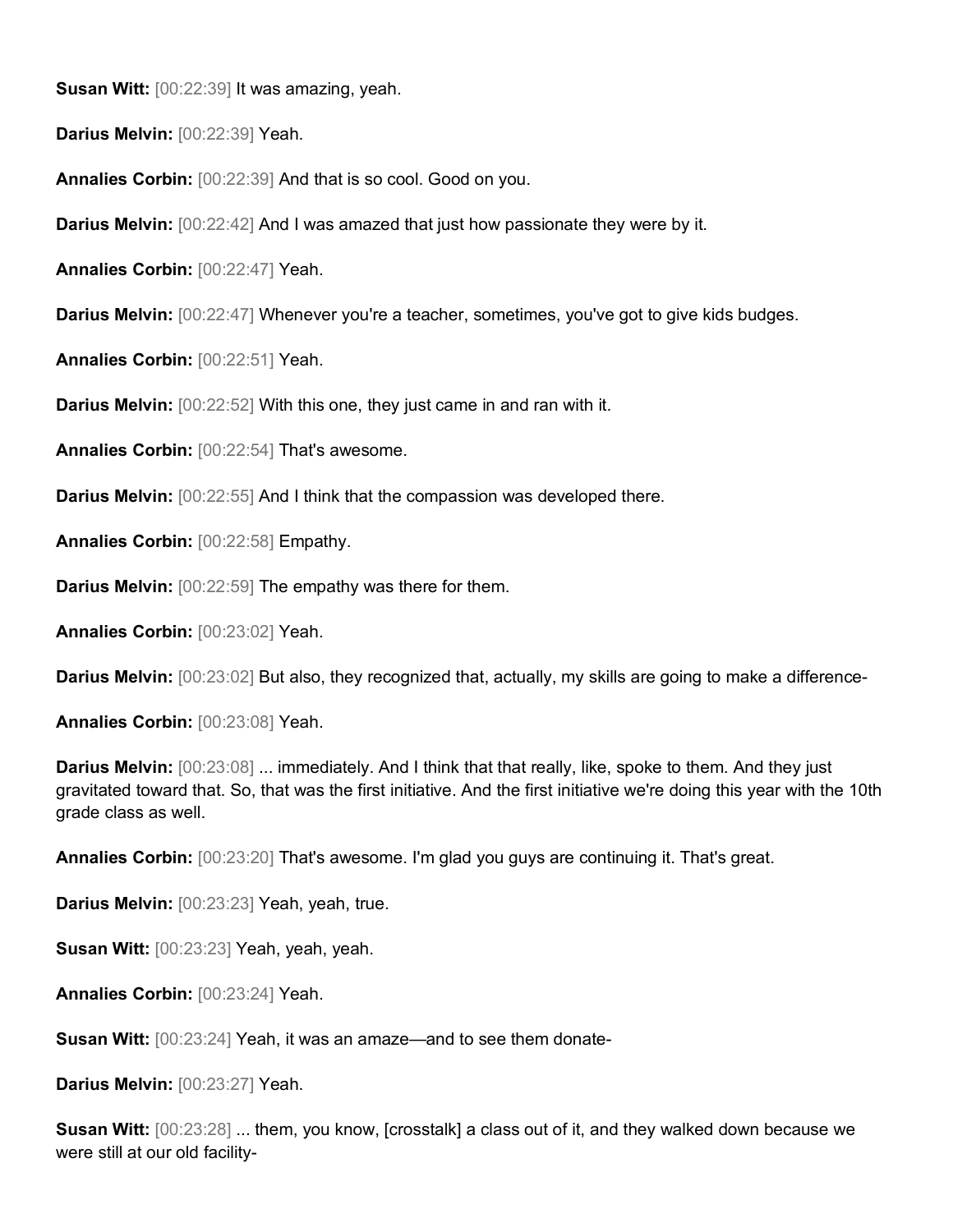**Annalies Corbin:** [00:23:35] Right, right.

**Susan Witt:** [00:23:35] So, we could walk back to the local hospital and donate. It was just great. It was a great project all around.

**Darius Melvin:** [00:23:41] Yeah, for sure.

**Susan Witt:** [00:23:43] So, we're really proud of that one, yeah.

**Darius Melvin:** [00:23:43] Yeah.

**Annalies Corbin:** [00:23:46] And Susan, the second project of the students here in 10th grade, tell us about that one.

**Susan Witt:** [00:23:52] Yeah. So, they actually designed bridges. So, we give them parameters. You know, it has to expand X amount of length, they can't exceed X amount of filaments, and some other parameters. And then, they actually have to design and 3D print their own bridge. We partnered with UB, you know, our partners in academia, the University of Buffalo Arts Department. And they have mentors come in, and students, and faculty, and kind of guide students through. But they go on their 3D modeling software. They do research on different prototypes, they 3D model, and then 3D print. We do testing on the way. And then, the last pass, we actually test the bridges to see who can hold them all the way off where it breaks.

**Annalies Corbin:** [00:24:42] It's just awesome.

**Susan Witt:** [00:24:42] Yeah.

**Annalies Corbin:** [00:24:43] Always fun, yeah.

**Susan Witt:** [00:24:43] Yeah.

**Darius Melvin:** [00:24:44] Yeah, that's right.

**Susan Witt:** [00:24:44] It's—yeah. It's one of the best days. They got-

**Darius Melvin:** [00:24:46] Yeah.

**Susan Witt:**  $[00:24:46]$ . all the engineers actually coming and watch this, yeah.

**Annalies Corbin:** [00:24:49] Everybody likes to see stuff being destroyed, right?

**Susan Witt:** [00:24:52] Yes.

**Darius Melvin:** [00:24:52] That's true.

**Annalies Corbin:** [00:24:52] You know, there's something about watching, you know, those physical manifestations-

**Susan Witt:** [00:24:58] Right.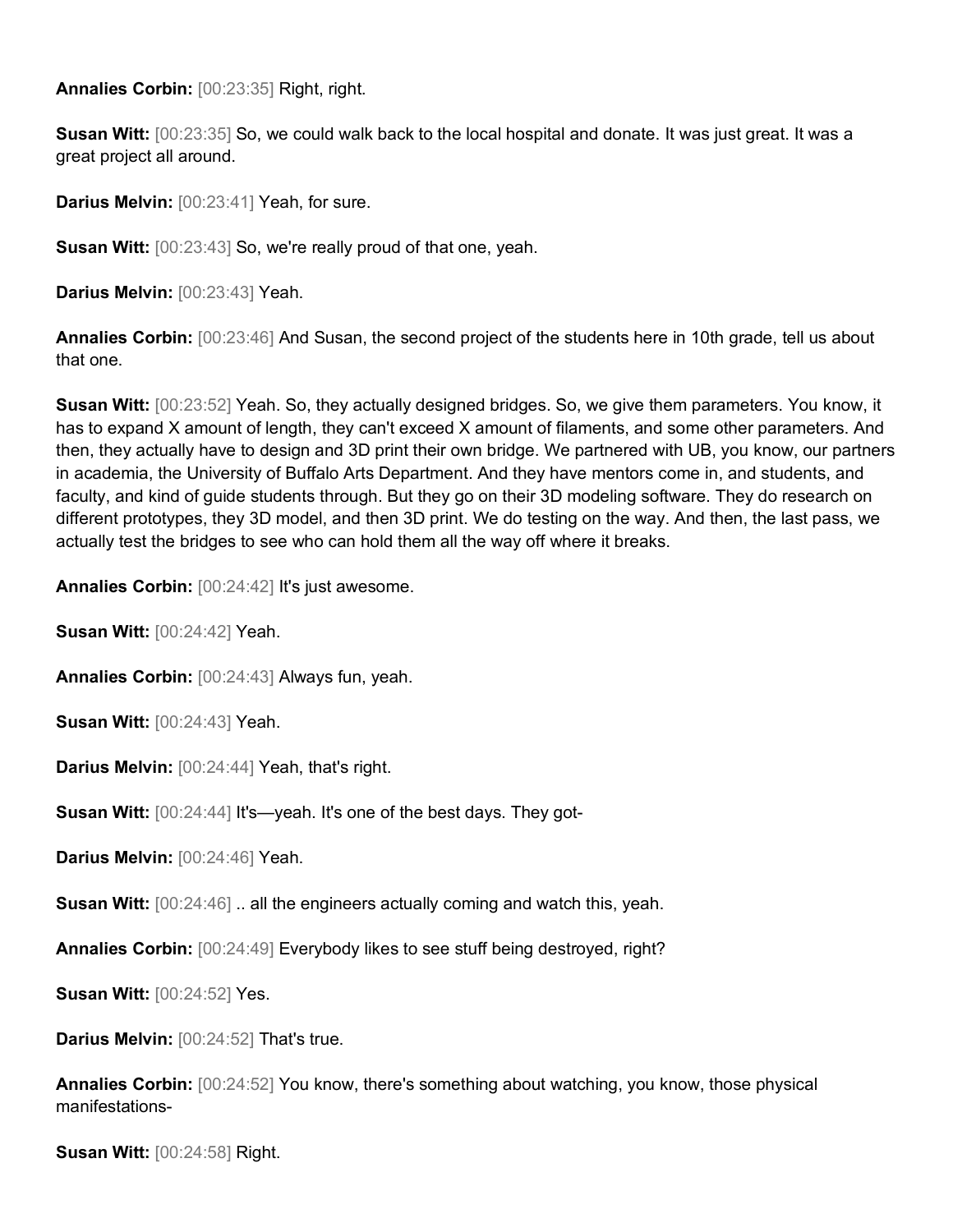**Annalies Corbin:** [00:24:58] ... of failure, right? **Susan Witt:** [00:25:00] Right, yeah. Because we do non-destructive evaluation here. **Annalies Corbin:** [00:25:03] Yeah. **Darius Melvin:** [00:25:04] Right. **Susan Witt:** [00:25:04] So, to do destructive evaluation-**Annalies Corbin:** [00:25:06] Yeah, yeah. **Darius Melvin:** [00:25:06] Yeah. **Susan Witt:** [00:25:07] ... is kind of fun. Yeah. So—and the kids loved it. And I hope the winner-**Darius Melvin:** [00:25:11] So, yeah, the winner, his bridge held 112 pounds. **Annalies Corbin:** [00:25:16] Awesome, wow! **Darius Melvin:** [00:25:16] Right? We're talking about a bridge that had to be-**Annalies Corbin:** [00:25:20] 20? **Darius Melvin:** [00:25:20] ... 5 inches long. **Annalies Corbin:** [00:25:22] Right. **Susan Witt:** [00:25:24] 40 grams? **Darius Melvin:** [00:25:24] Yes. No, 60 grams of filament-**Susan Witt:** [00:25:28] 60 grams **Annalies Corbin:** [00:25:28] Okay. **Darius Melvin:** [00:25:28] ... of plastic being able to hold a 114 pounds. **Annalies Corbin:** [00:25:30] That is-**Darius Melvin:** [00:25:31] That was pretty impressed. I was impressed. **Susan Witt:** [00:25:33] Yeah. **Annalies Corbin:** [00:25:33] A lot of learning took play.

**Darius Melvin:** [00:25:34] Yeah, exactly.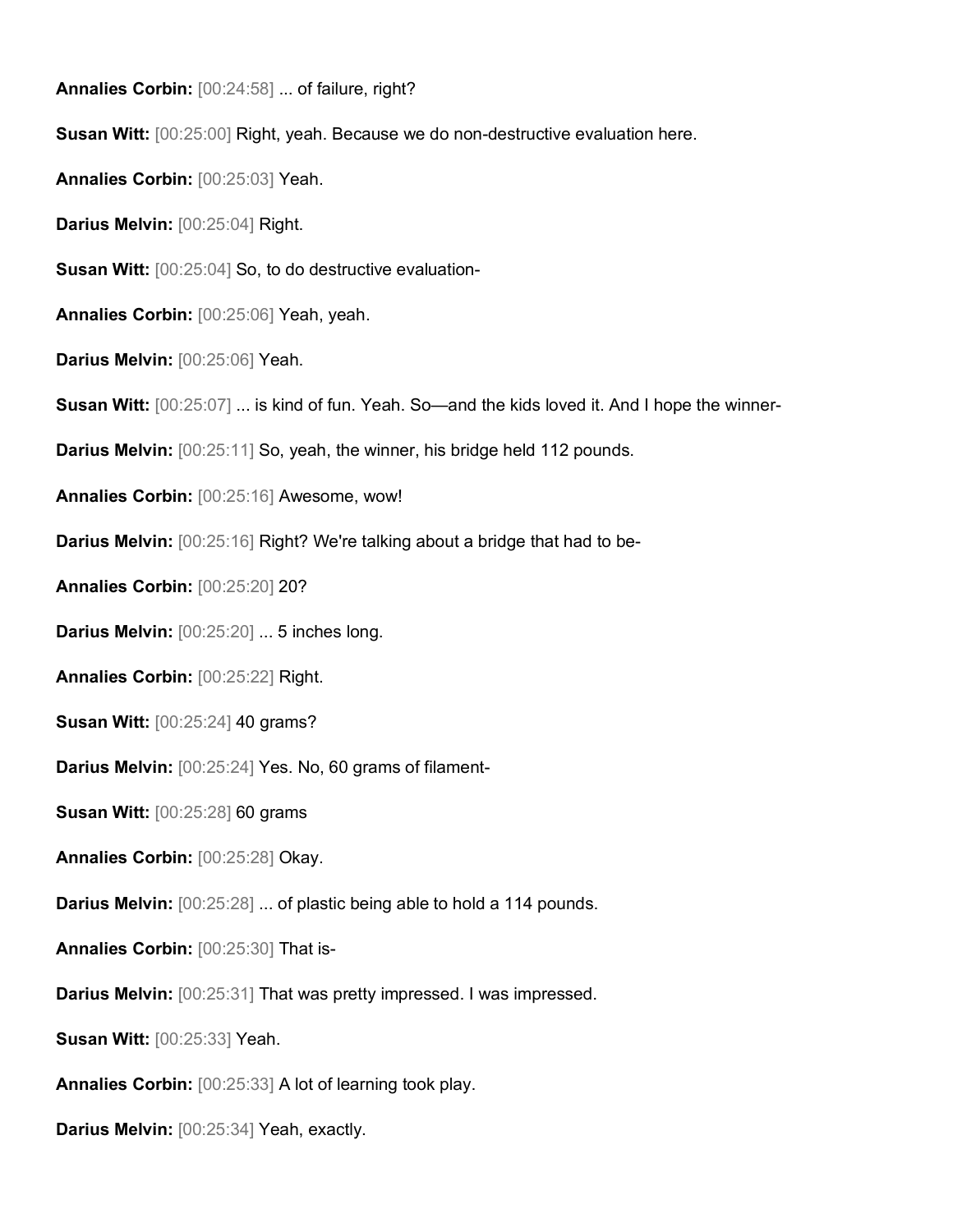**Annalies Corbin:** [00:25:35] No question whatsoever.

**Susan Witt:** [00:25:36] Yeah.

**Darius Melvin:** [00:25:36] Right.

**Annalies Corbin:** [00:25:37] Yeah, yeah, yeah.

**Darius Melvin:** [00:25:39] Absolutely.

**Annalies Corbin:** [00:25:39] That's awesome.

**Darius Melvin:** [00:25:39] Yeah. So, it was-

**Annalies Corbin:** [00:25:39] That's awesome.

**Darius Melvin:** [00:25:39] So, it was a different take on, you know, that traditional, you know, popsicle stick bridge that we've done in technology class.

**Annalies Corbin:** [00:25:47] Yeah.

**Susan Witt:** [00:25:48] Yeah. But, now, again, we're taking that skill that they learned with the [indiscernible] in technology class, and we're bringing that into 3D modeling, and we're taking those skills, and giving them the skills to think in 3D. It was huge.

**Annalies Corbin:** [00:26:03] And you're setting them up then for the next course, which is to take those same skills and actually earn an industry certification, which, you know—and there's a lot of back and forth and debate around the sort of industry search space and the role that K-12 should or should not be taking in that.

**Darius Melvin:** [00:26:19] Right.

**Annalies Corbin:** [00:26:19] And, you know, I certainly—in PAST, the work that we do, we absolutely advocate for any and every place you could possibly add an industry-recognized cert into something that students are doing. You make it real for them.

**Susan Witt:** [00:26:33] Right, exactly.

**Annalies Corbin:** [00:26:33] It's tangible. So, I applaud the fact that you guys have taken this on to be able to have the students do that. And a 94% pass rate is huge. So, kudos for that.

**Susan Witt:** [00:26:44] Thank you.

**Annalies Corbin:** [00:26:45] So—but they get set up in that 10th grade experience. And so, they opt in as the 11th grader going through the different seven components of additive manufacturing. And so, as the students progress, are they working on seven different small projects then, or what does that look like? How did they actually get to the end to be ready to sit for that cert?

**Darius Melvin:** [00:27:04] Yeah. So, we do give a print as well with the 11th grade class. And one of the things we do as they're doing it is we build in teaching some of those technologies, right?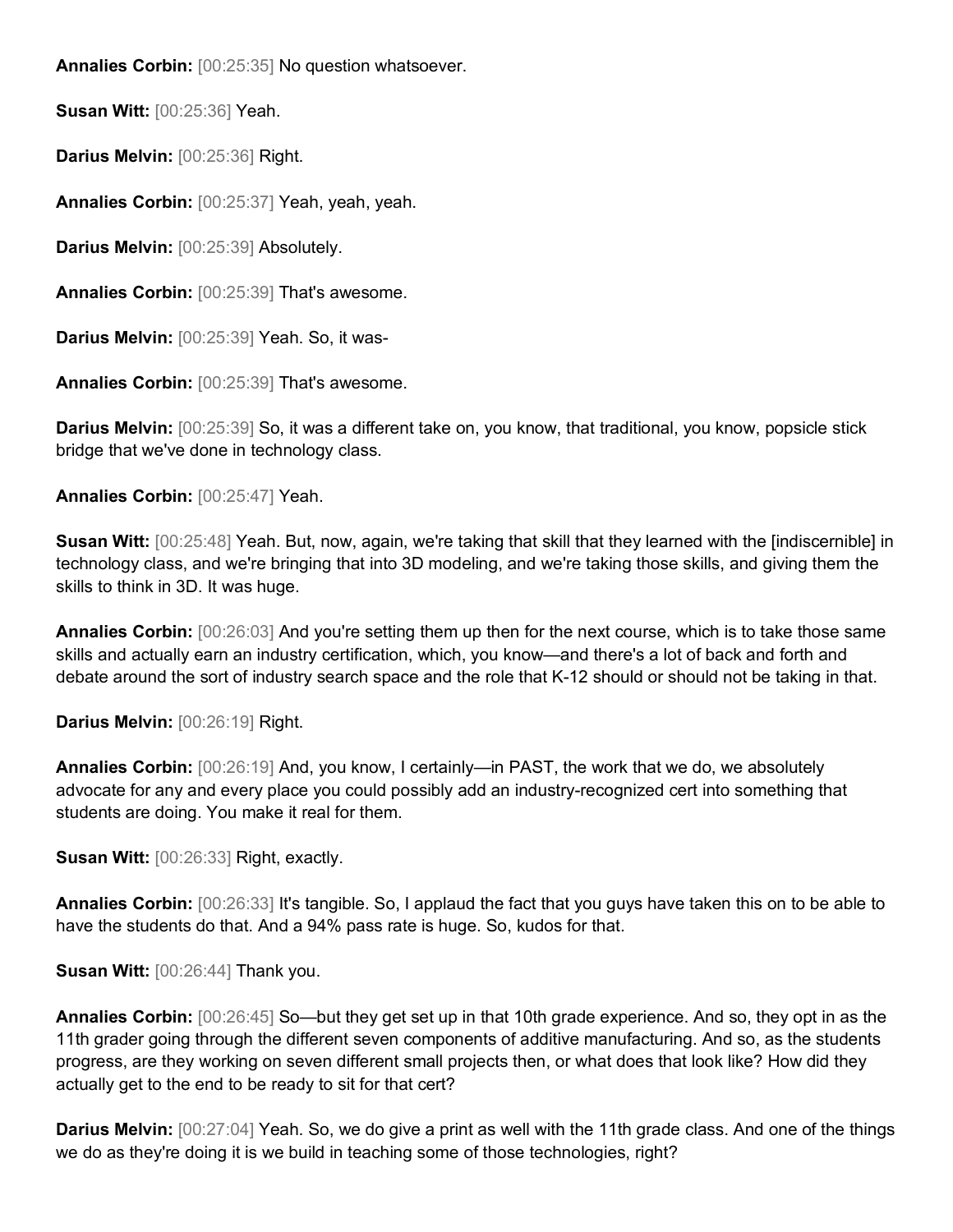**Annalies Corbin:** [00:27:18] Okay, okay.

**Darius Melvin:** [00:27:18] So, they start on the FDM. Of course, they all know that, and that's the most popular type of 3D printing. But like Susan mentioned, we have material jetting in our lab. So, we show them that. And also, we have that photopolymerization in our lab too. We show them that. And-

**Annalies Corbin:** [00:27:34] I'm really jealous because we don't have that one at PAST.

**Darius Melvin:** [00:27:37] Yeah?

**Annalies Corbin:** [00:27:37] Yeah. I need that machine.

**Darius Melvin:** [00:27:38] Yeah, I know. It's cool to see. It really is. And it really is to see like all the lasers working together.

**Annalies Corbin:** [00:27:44] Yeah, yeah, I guess.

**Darius Melvin:** [00:27:44] But nonetheless, since those are in the lab, and they're doing Give a Print, right, maybe it's better to use a different type of material or a different color.

**Annalies Corbin:** [00:27:53] And they wouldn't necessarily have been exposed to that technology in that year one class. They will see it-

**Darius Melvin:** [00:28:01] Right.

**Susan Witt:** [00:28:01] Right.

**Annalies Corbin:** [00:28:01] ... but they would not have programmed and worked with it. And so, they get ready to come into the second level core.

**Darius Melvin:** [00:28:07] Exactly.

**Susan Witt:** [00:28:07] Correct.

**Annalies Corbin:** [00:28:07] Okay.

**Darius Melvin:** [00:28:07] Exactly.

**Susan Witt:** [00:28:08] Yeah.

**Darius Melvin:** [00:28:09] So, last year, our students were able to print items that they made themselves on the material jetting and that photopolymerization-

**Annalies Corbin:** [00:28:18] Okay, wow!

**Darius Melvin:** [00:28:18] ... technologies. But in the process, of course, hands-on, they're learning the process of those technologies, right? So, that first half of the year is just focused on those three in the lab. How can we utilize this to make better products for Give a Print.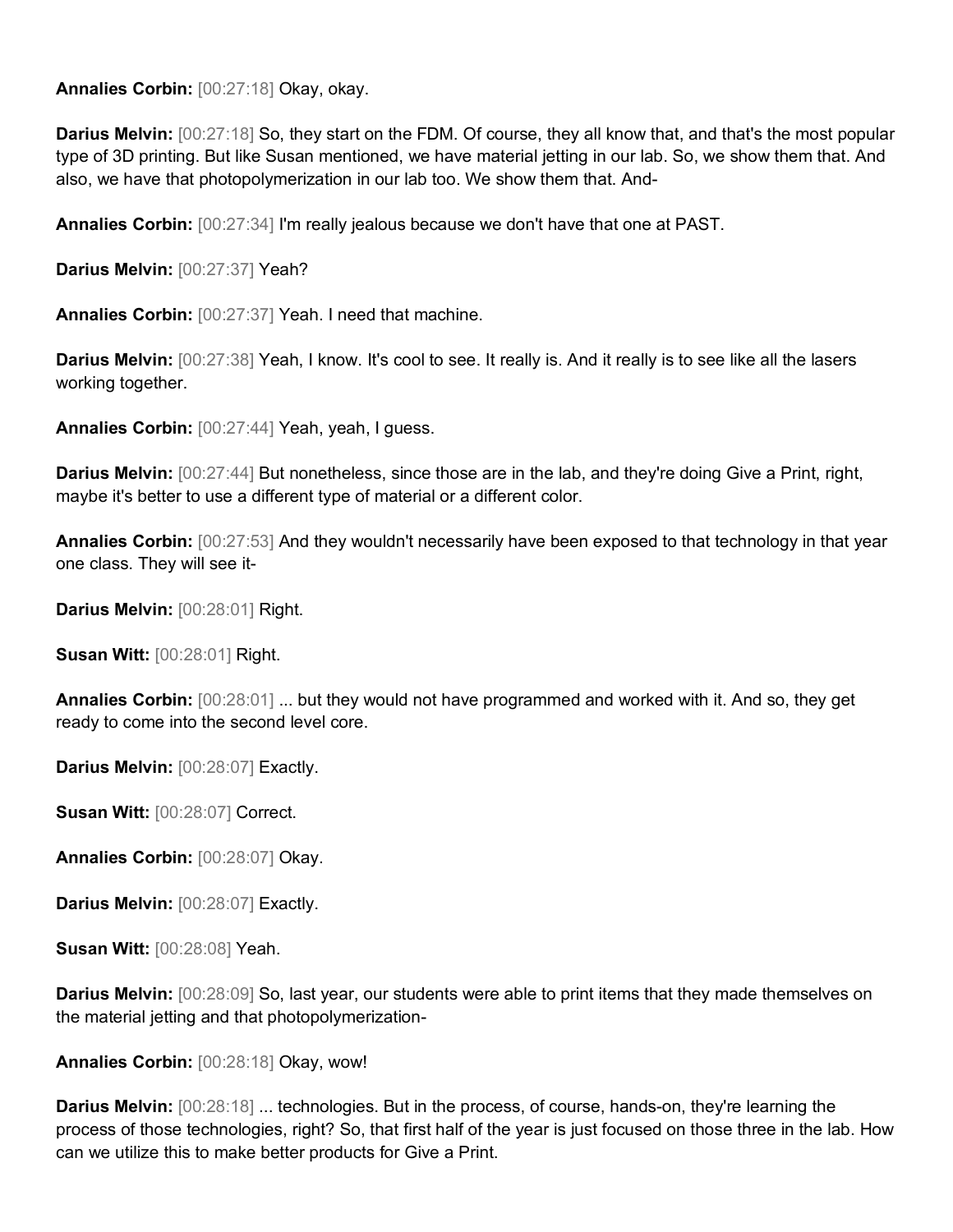**Annalies Corbin:** [00:28:32] Okay, okay.

**Darius Melvin:** [00:28:33] Then, going into the next part of the year, we, then, almost set them up for the industry sponsor course-

**Annalies Corbin:** [00:28:41] Right.

**Darius Melvin:** [00:28:41] ... by introducing them to some of our project engineers who, then, walked them through the different technologies that they work on each day. So, the direct energy deposition, the binder jetting, the powder bed fusion technologies that we have here in-house. We have our engineers come in and speak with the 11th grade class, "This is what I do. This is the process of it." And students are always so engaged with, one, somebody who is not me speaking.

**Annalies Corbin:** [00:29:07] Right.

**Darius Melvin:** [00:29:07] Right?

**Annalies Corbin:** [00:29:08] Right, right, right.

**Darius Melvin:** [00:29:08] Who is a professional.

**Annalies Corbin:** [00:29:09] Right.

**Darius Melvin:** [00:29:10] But then, also, being able to see those different technologies in action, and seeing it right in front of them. It really makes that technology come to life for them. And then, we go back to the classroom and just kind of do like a quick reflection of, "Okay, what was this process? How is this different from the process that you learned before? What are some of the advantages of this? What are some disadvantages of this? And then, what are kind of like the process of applications of this, right? What would be the best kind of product to make? Sure, I can make a cup, a plastic cup on a FDM machine, but what's something that I can make on a powder bed fusion machine that probably would be better made on that than on the FDM, right? So, you're building on their knowledge from those three.

**Annalies Corbin:** [00:29:55] Right, right.

**Darius Melvin:** [00:29:56] And then, adding those other three in. And then, that last one, sheet lamination is really cool because it adds both additive and subtractive manufacturing together. And then, it's cool to talk about that together as well, along with already knowing the other six because it's just like a brand new kind of process to them. So, that covers the seven over, you know, the first five months or so of our program. And then, those last couple of months, we just go into some of the test prep, and reviewing, and studying, and how to do, you know, best strategies-

**Annalies Corbin:** [00:30:32] Sure, sure, to be successful, yeah.

**Darius Melvin:**  $[00:30:32]$  ... if you're going to be successful. And then, they take the exam-

**Annalies Corbin:** [00:30:35] Yeah.

**Darius Melvin:** [00:30:35] ... towards the end of a year.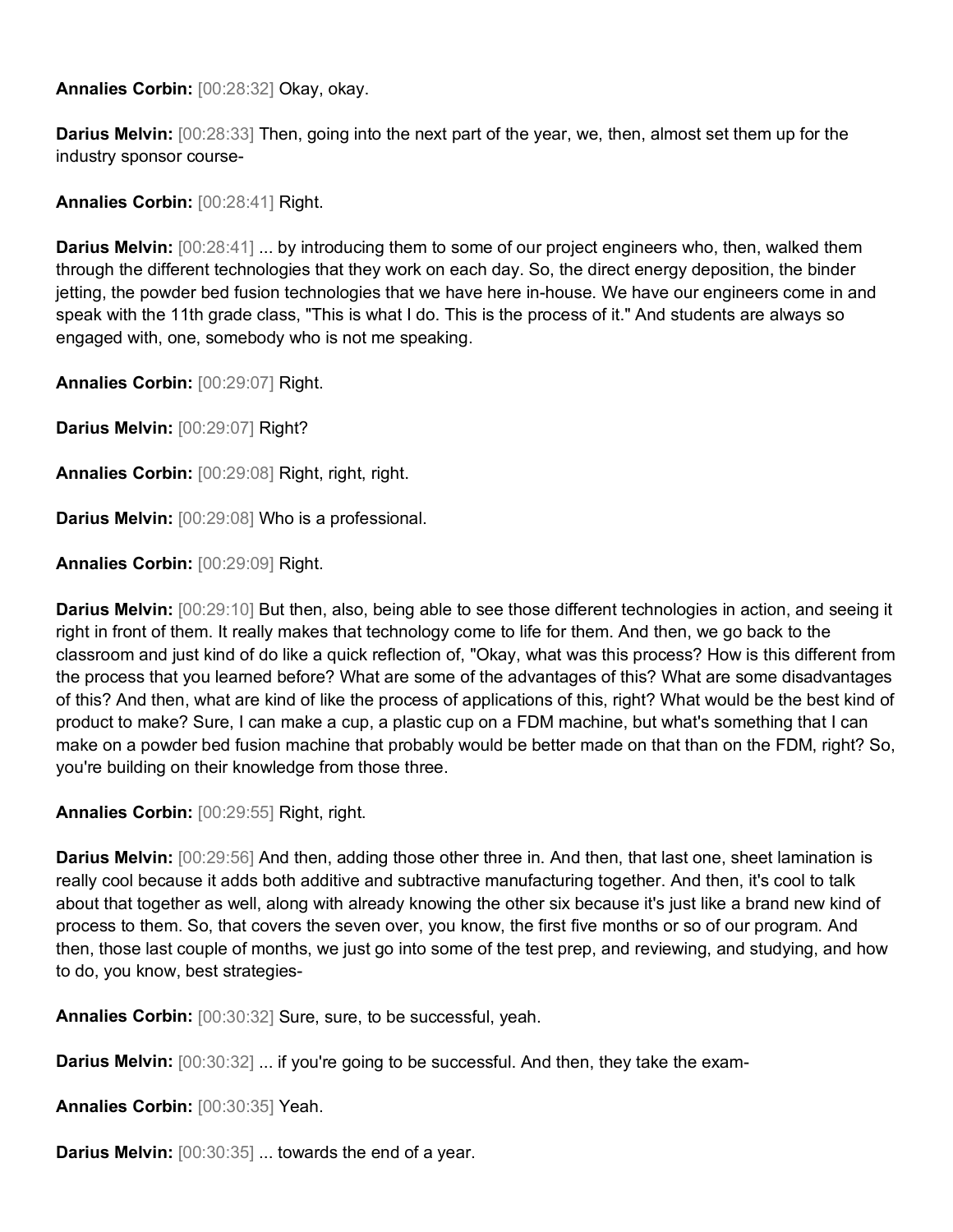**Annalies Corbin:** [00:30:37] Yeah, which is very exciting for them. So, Susan, talk to me a little bit about that 12th grade experience then since the industry-sponsored component. And now, these kids are not just sitting in a classroom, they're actually involved in real projects. This is—you know, this is with industry. This is a forprofit endeavor in that sense, right? This is very—it's commercial. So, a couple of things. One, A, how do the students specifically get involved? And more importantly, Susan, what's the conversation with the industry folks, or is there one? Do they even realize it's happening?

**Annalies Corbin:** [00:31:12] That's a real question I get asked all the time, right? So, for example, you know, EWI in Columbus, we can't put kids at EWI from our lab and place them directly, for example, what's going on in some of those spaces because there are IP, there's been full issues. There's always issues. There's a whole host of stuff. But there are lots of ways that students can be actively engaged in what's happening in an environment like this. So, explain it to us a little bit.

**Susan Witt:** [00:31:38] So, currently, our students have only worked with our engineers here at Buffalo Manufacturing Works. We have had discussions with other industry partners who wanted to bring equipment in and work with our students in here. And we're still exploring those options. So, it'd be a little different, right? Like there are-

**Annalies Corbin:** [00:31:57] Right, right.

**Susan Witt:** [00:31:59] There are a host of issues with trying to bring students out on the shop floors.

**Annalies Corbin:** [00:32:04] Yeah.

**Susan Witt:** [00:32:05] Especially, it's one thing to do a tour, it's another thing to bring a student out on a shop floor to do measurements and do actual work. Here, we've worked with our engineers to pick—to choose projects in safe environments to know that they're not going to get hurt and to know to work on machines when they're down. We work very closely with our safety manager and our facilities manager. Last year, they worked on a project, on a machine, that was nowhere near any other machine. It was very isolated. And we had enough—we knew the days that the students were gonna be in there, so we could take care of all the IP and make sure of everything. And again, we have a rule that any time one student is out there, he's always supported by either an engineer, Darius, or myself. And we only let two students out the floor at one time, right?

**Annalies Corbin:** [00:33:00] Okay.

**Susan Witt:** [00:33:00] So, it's not like you have a whole—we're not letting the whole class of 20 go out with one person, right? And then—because that's when people start to wander, things start to happen, it starts with interest. So, we've gone through, and we've really thoughtfully tried to figure out like how to do this. We also take steps that we collect a lot of the data beforehand, right, to make sure the kids have a lot of what they need beforehand to start working on a project, right? So, we'll introduce them.

**Susan Witt:** [00:33:36] Last year, they worked on a project to create an adapter from one piece of equipment to another. Our engineers did a great job at doing a lot of the measurements, of precise measurements, of pieces of equipment that we didn't want the students to have access to. So, we identified those pieces of equipment. We identified what might be not safe. But on the flip side, we identified what would be okay to give them that real-world experience.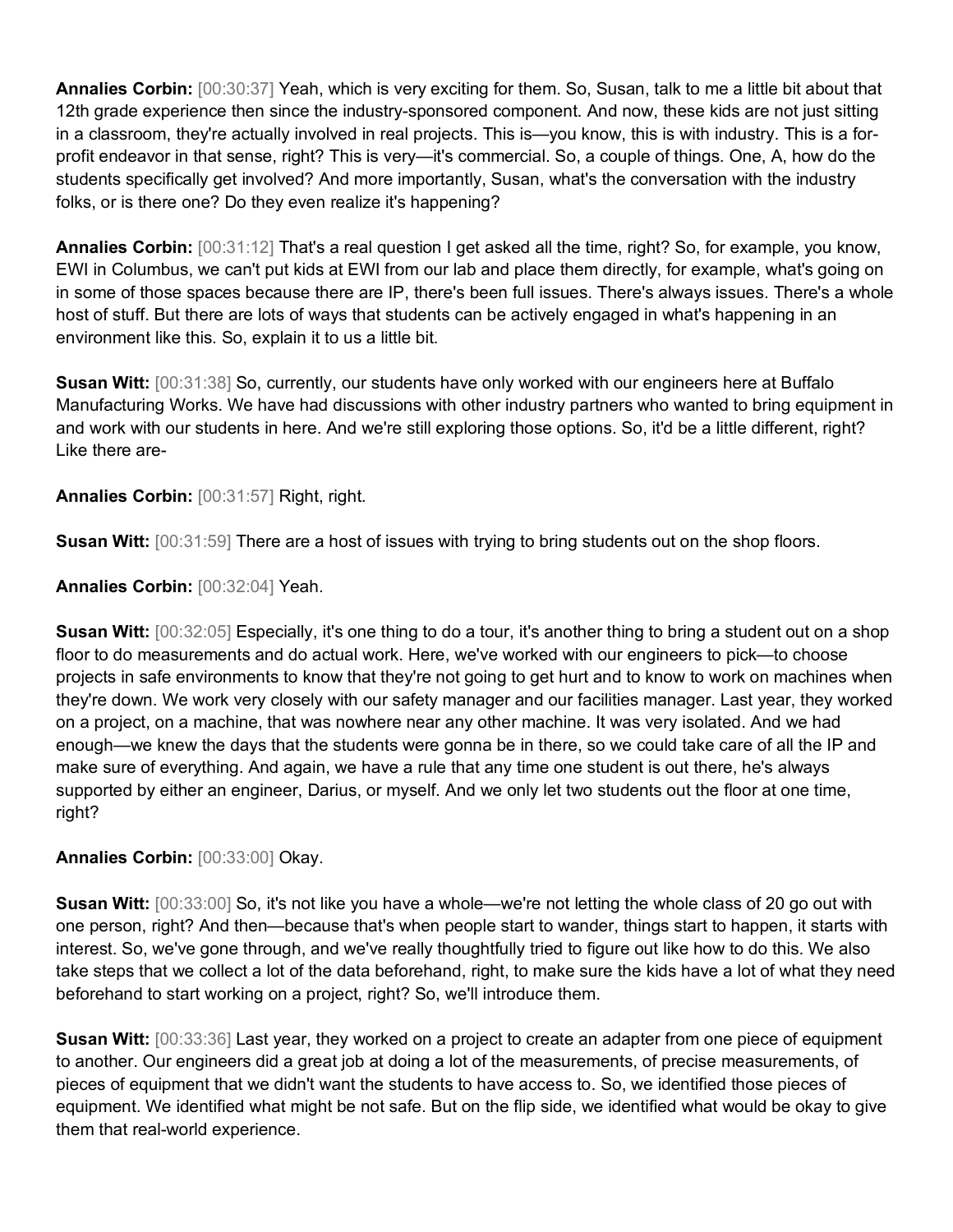**Annalies Corbin:** [00:34:11] Right.

**Darius Melvin:** [00:34:11] So, it is a labor of love. It's not easy. You do really have to sit down and weigh the benefits and the risks. And that's why we're still working internally with our own engineers, and we haven't gone outside.

**Annalies Corbin:** [00:34:24] Right, right. Yeah, yeah.

**Susan Witt:** [00:34:26] Yeah. So, it's been a little difficult-

**Annalies Corbin:** [00:34:29] But the students-

**Darius Melvin:** [00:34:29] ... but it's very rewarding for students.

**Annalies Corbin:** [00:34:31] Yeah. I was going to say, and I would imagine for the engineers as well, for those who truly want to engage. And so, you actually brought up a really good point. I always like to close this program recognizing there are folks out there that are hearing this and going, "Oh, my gosh, you know, what's happening in Buffalo is absolutely amazing. You know, would it be possible do something similar, whether it was around manufacturing or a completely different industry? Does it make any difference?".

**Annalies Corbin:** [00:34:58] But, you know, as folks are wrestling with creating new, and better, more engaging programs for students, really rethinking the way we look at what is teaching, learning, and work in today's world as opposed to the way we've always done it, I suppose. And so, it's hard.

**Darius Melvin:** [00:35:17] Yeah.

**Annalies Corbin:** [00:35:18] This is not easy. What you guys have gone is not easy by any stretch of the imagination. But that said, it's obviously fulfilling and worthwhile.

**Darius Melvin:** [00:35:25] Right.

**Annalies Corbin:** [00:35:26] So, I guess my question, so, Darius, as a teacher, for teachers listening out there-

**Darius Melvin:** [00:35:31] Yes.

**Annalies Corbin:** [00:35:31] ... who are saying, "Gosh, maybe I should try this," you know, what is your giveaway to them? The one thing that, you know, you wish that you had known coming here. And maybe that's unfair because you came in on partway. But what would you say that is?

**Darius Melvin:** [00:35:45] As far as?

**Annalies Corbin:** [00:35:48] You know, what's your recommendation if someone says to you, "Hey, Darius, should I do this?" What do they need to know?

**Darius Melvin:** [00:35:54] Yeah. I would say the recipe has to be just right. I mean, when we think about the learning lab, it's within this new innovative organization that's operated by one that's been established, had been a leader in its field for a while. That alone is already very rare to find. But then, also, having a dedicated space to that. And everybody on board saying, "Yes, we want to have this happen," and having it happen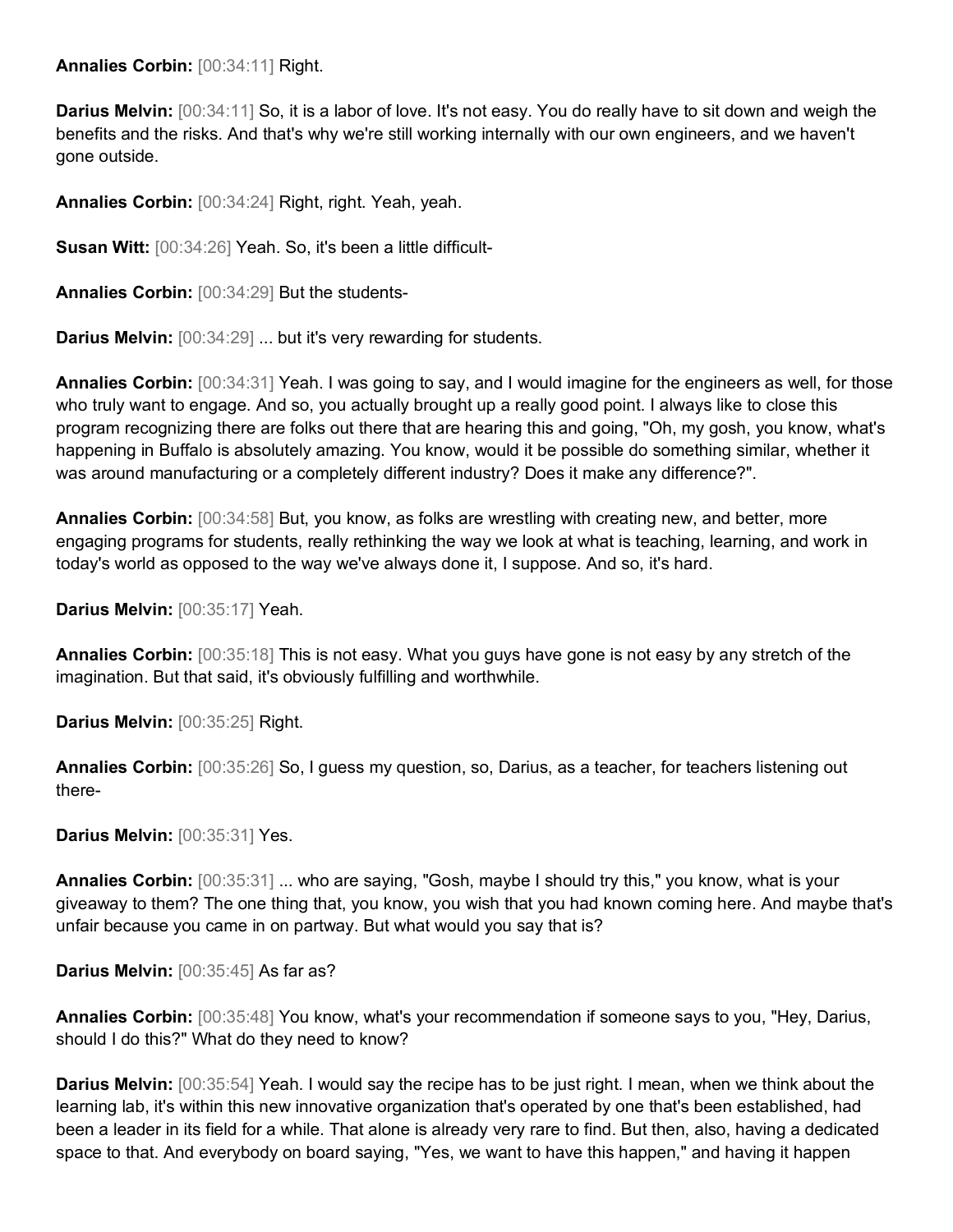within the organization where what you're teaching is actually in place and in practice every day is part of what drives revenue here at our company.

**Annalies Corbin:** [00:36:38] Right, right, right.

**Darius Melvin:** [00:36:38] Right? That's a lot of elements that have to be in like—it's almost like the perfect storm for all of these things to happen. And then, on top of that, we still had to have grant funding, and we still had to have a lot of support from government as well to make this happen. So, it's not something, as you mentioned, that is just easily done. Not to say that somebody can't just go out and start it, but it would just be very difficult to sustain, especially as a teacher.

**Darius Melvin:** [00:37:08] I know most teachers are in, you know, their public or private school settings, and it's just difficult outside of 7:00 a.m. to 3:00 p.m. And then on top of that, having to plan. And then, on top of that hvaing to grade homework and test. And then, on top of that, having to do with, you know, parent conferences and outreach, right? That's a lot of draws on the time. And I think that this sort of initiative takes a lot of time and just investment by a lot of different parties to come together. So, not to say it's not impossible, but I would say that you just have to have the right partners who are all on the same page. So, to summarize all of that, I think the one thing I would say is having all the right partners and resources together on the same page is critical for something like this to get off the ground.

**Annalies Corbin:** [00:38:00] Yeah, absolutely. Certainly at this scale. Susan, you know, as the founder of this endeavor, right? So, I mean, as that blank white piece of paper when someone said, "Yeah, let's do this thing," right, to the point where, now, you're in a new facility, you have dedicated space, and you're contemplating, you know, A, the program when we have, how do we amplify and scale, and do we start contemplating new programming and all that sort of stuff, what is your piece of advice for folks out there thinking about this that you would add to what Darius has suggested?

**Darius Melvin:** [00:38:31] Did I take all?

**Susan Witt:** [00:38:34] You did. He said it so eloquently.

**Annalies Corbin:** [00:38:37] But from an industry standpoint, right?

**Darius Melvin:** [00:38:40] Right.

**Susan Witt:** [00:38:40] Right.

**Annalies Corbin:** [00:38:40] Because industry's thinking about this very differently than folks in K12.

**Susan Witt:** [00:38:45] Right.

**Annalies Corbin:** [00:38:45] So-

**Darius Melvin:** [00:38:46] Exactly, yeah.

**Annalies Corbin:** [00:38:46] What is that sort of thought?

**Darius Melvin:** [00:38:49] Yeah. I think, we—I think educate. Coming from industry, right, I think education needs to engage with industry, and I think industry needs to engage with education.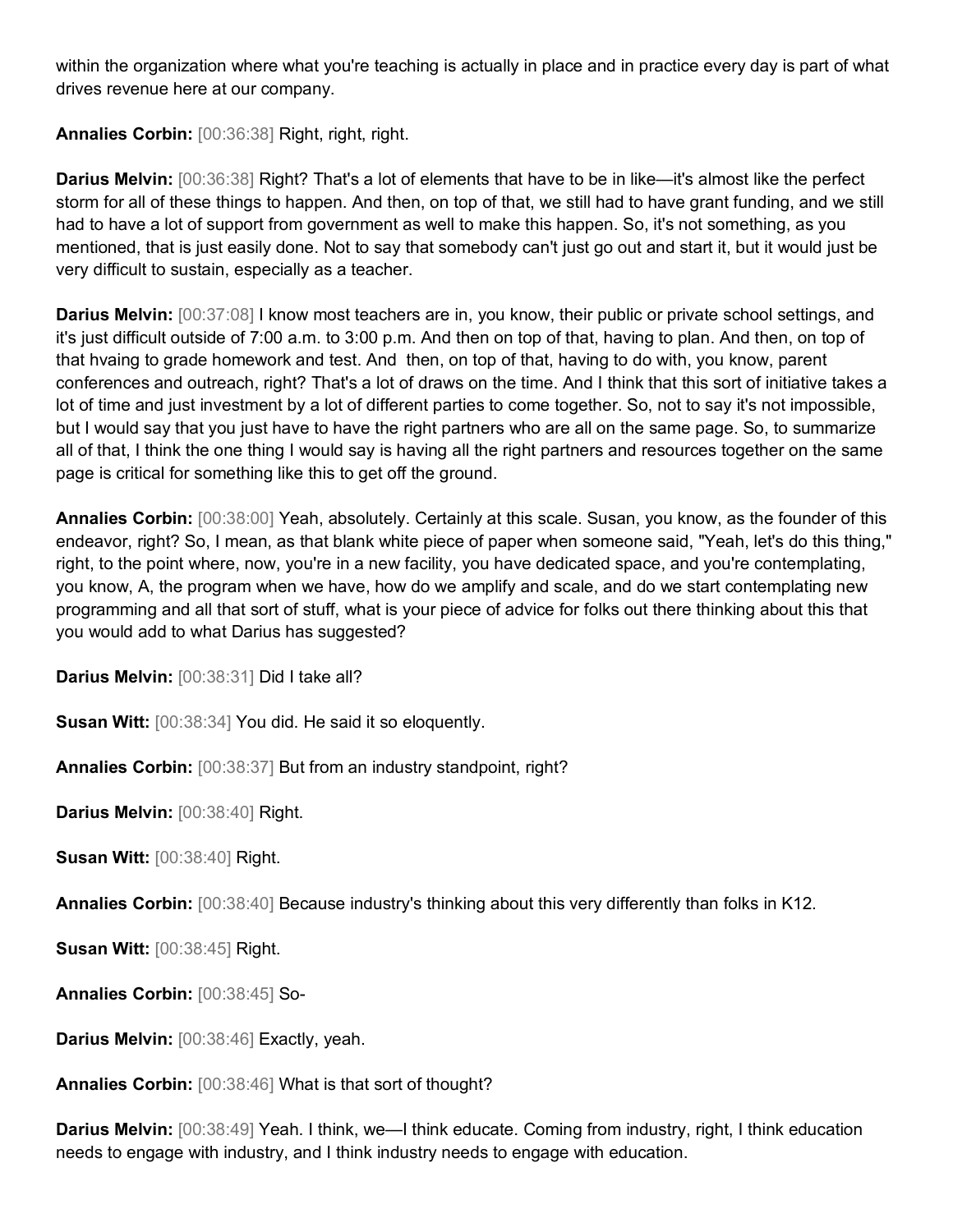**Annalies Corbin:** [00:38:59] Yeah.

**Susan Witt:** [00:39:00] There's such a misconnect there.

**Darius Melvin:** [00:39:02] Yeah.

**Susan Witt:** [00:39:02] And now that I've been on both sides-

**Annalies Corbin:** [00:39:04] Right.

**Susan Witt:** [00:39:04] ... I can see why, right? I can see both sides now. And then, my advice to education is just take a deep breath, and really keep reaching out, and find that industry partner who is willing to work with you because they are out there. And once you find one, just continue to work with them and continue to build that relationship because it's only going to strengthen the pipeline.

**Darius Melvin:** [00:39:31] Yeah.

**Susan Witt:** [00:39:31] And then, on the flip side, industry, industry really needs to start listening and start coming to the table with open ears, and start being more open to suggestions, and start being more—having open doors and open arms to education. It's not always—it can't be business as usual for industry anymore. We need to change. And I say that we—being like an engineering coming from industry, the industry lens. So, like persistence, and just, you know, keep at it, and you will find someone to partner with eventually, I think, is the best, you know, because we finally eventually did it in Praxair. And I know, you know, once you get your foot in your door, and you get started, and you start doing good things, you always find more and more partners out there. I think we've found that in the lab as we move forward.

**Annalies Corbin:** [00:40:25] And then, it's amazing community asset and not only a lot of work but huge, huge impact. So, thank you both for taking time out of your day to share your story with us and keep at it.

**Susan Witt:** [00:40:36] Yeah.

**Annalies Corbin:** [00:40:36] Thank you.

**Susan Witt:** [00:40:36] Thank you.

**Darius Melvin:** [00:40:36] Thanks for having us.

**Annalies Corbin:** [00:40:38] Yeah.

**Darius Melvin:** [00:40:38] Yeah, absolutely.

**Annalies Corbin:** [00:40:38] Yeah, thank you so much.

**Annalies Corbin:** [00:40:39] Absolutely.

**Annalies Corbin:** [00:40:43] Thank you for joining us for Learning Unboxed, a conversation about teaching, learning, and the future of work. I want to thank my guests and encourage you all to be part of the